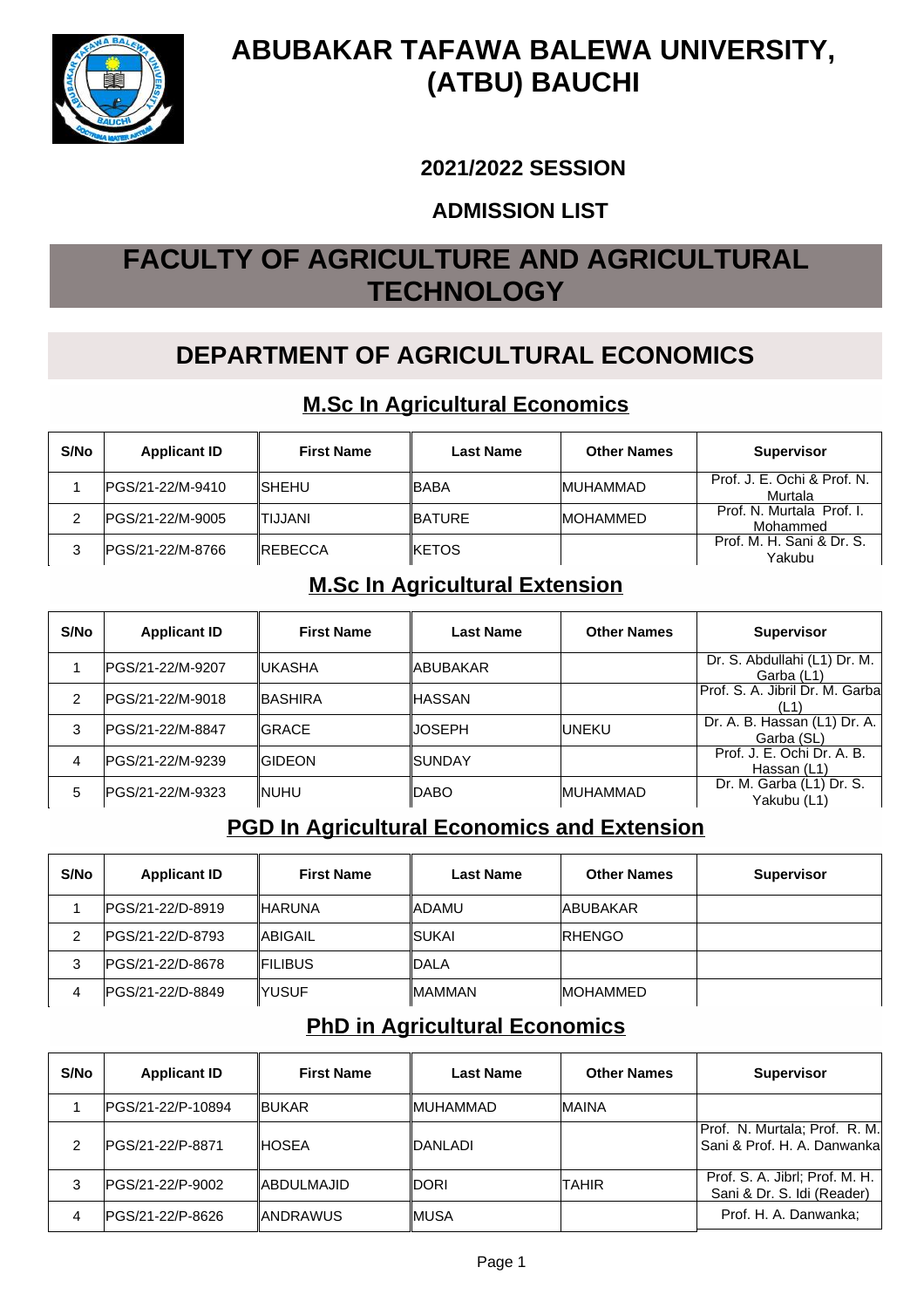|   |                    |        |                |                  | Prof. J. E. Ochi & Dr. B.<br>Hamidu (SL)               |
|---|--------------------|--------|----------------|------------------|--------------------------------------------------------|
| G | IPGS/21-22/P-10906 | ladamu | <b>ISIRAJO</b> |                  | Prof. I. Mohammed, Prof. I.<br>A. Abu. Dr. S. Idi      |
| 6 | IPGS/21-22/P-10907 | IASMAU | ∥KABIR         | <b>IMUHAMMAD</b> | Prof. N. Murtala, Prof. I. A.<br>Abu. Prof. M. H. Sani |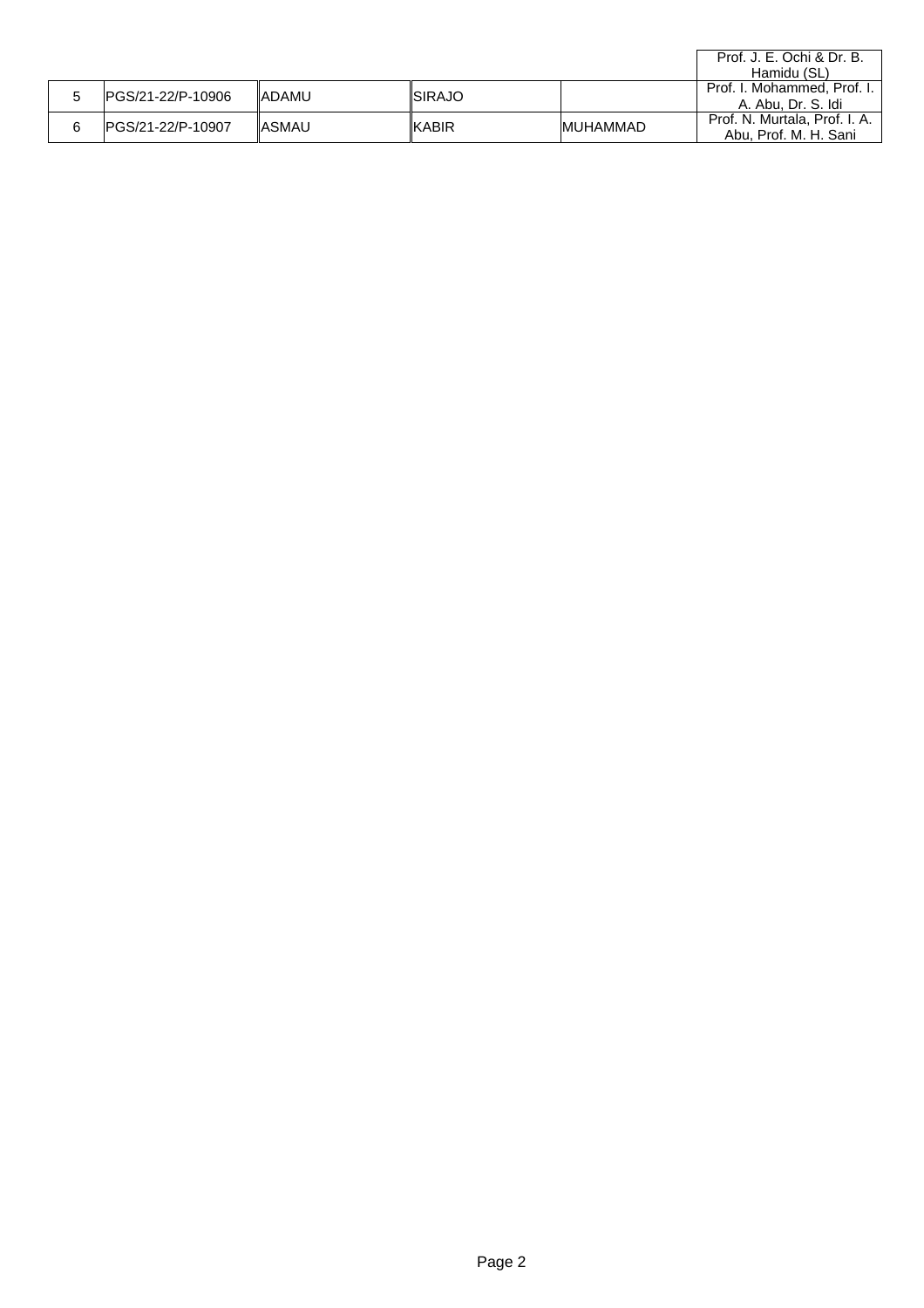## **DEPARTMENT OF AGRICULTURAL EXTENSION AND RURAL DEVELOPMENT**

#### **M.Sc. Agricultural Extension**

| S/No | <b>Applicant ID</b> | <b>First Name</b>   | <b>Last Name</b> | <b>Other Names</b> | <b>Supervisor</b>                                 |
|------|---------------------|---------------------|------------------|--------------------|---------------------------------------------------|
|      | IPGS/21-22/M-9153   | <b>IIBRAHIM</b>     | <b>IMUHAMMAD</b> | <b>HAYATUDDEEN</b> | Dr. A. Sulaiman (Reader)<br>Dr. A. B. Hassan (L1) |
|      | IPGS/21-22/M-9414   | <b>IISYAKU</b>      | <b>ALHAJI</b>    | <b>IMUSA</b>       | Prof. I. Mohammed Dr. S.<br>Abdullahi (L1)        |
|      | IPGS/21-22/M-8615   | <b>IABDULRAHMAN</b> | <b>BUHARI</b>    |                    | IProf. R. M. Sani Dr. A. Garbal<br>(SL)           |

## **Ph.D. Agricultural Extension**

| S/No | <b>Applicant ID</b> | <b>First Name</b> | <b>Last Name</b> | <b>Other Names</b> | <b>Supervisor</b>                                       |
|------|---------------------|-------------------|------------------|--------------------|---------------------------------------------------------|
|      | IPGS/21-22/P-8980   | <b>IMAGAJI</b>    | <b>IABUBAKAR</b> |                    | Prof. N. Murtala Prof. I. A.<br>Abu Dr. Ado Garba (SL)  |
|      | IPGS/21-22/P-8730   | <b>IGONI</b>      | <b>IISHAYA</b>   | <b>ICHAKVEN</b>    | Prof. M. H. Sani Prof. I. A.<br>Abu Dr. A. A. Bose (SL) |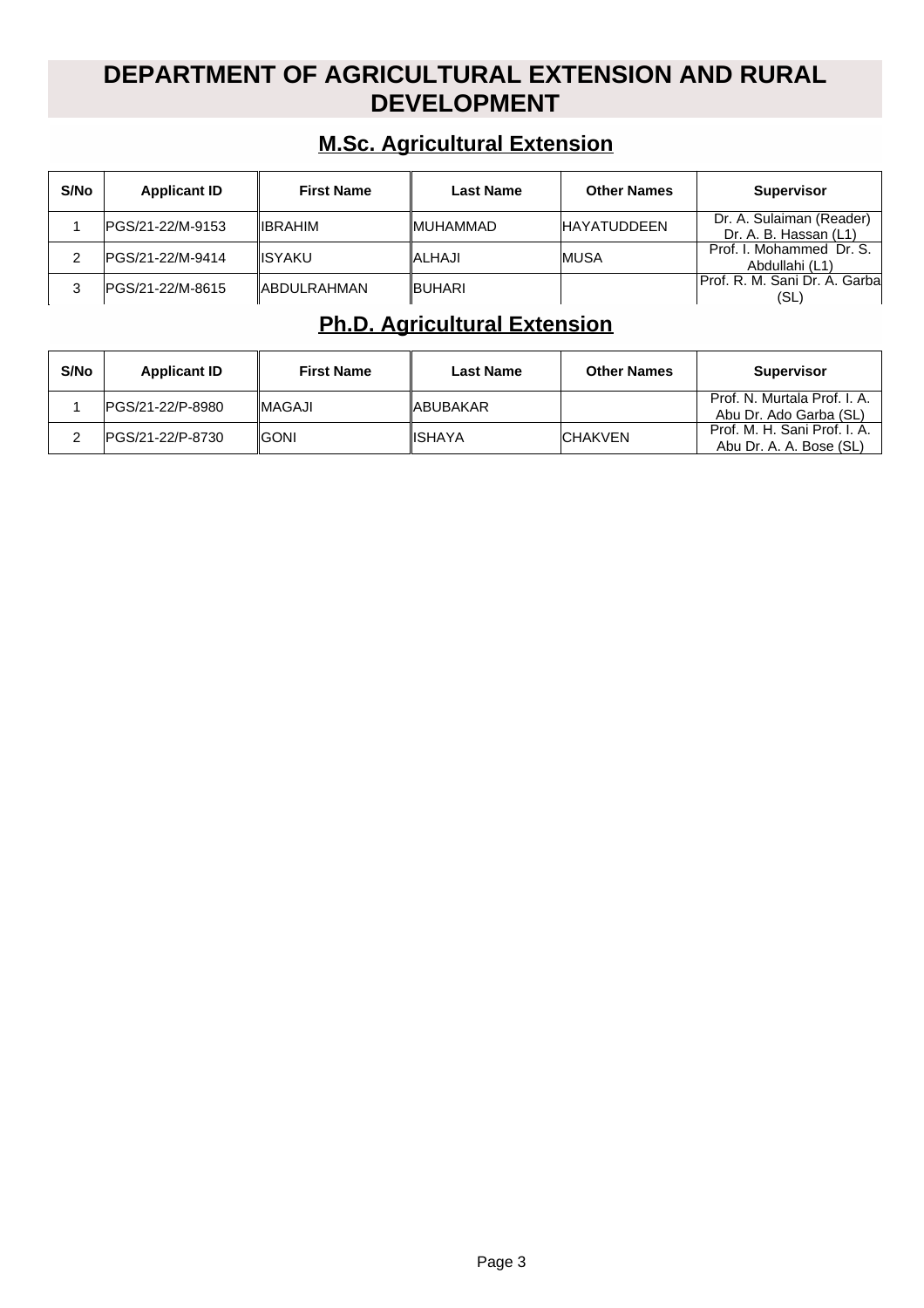## **DEPARTMENT OF ANIMAL PRODUCTION**

#### **M.Sc. Animal Health and Production**

| S/No | <b>Applicant ID</b> | <b>First Name</b> | <b>Last Name</b> | <b>Other Names</b> | <b>Supervisor</b>                           |
|------|---------------------|-------------------|------------------|--------------------|---------------------------------------------|
| 1    | IPGS/21-22/M-9574   | IANAS             | IYUNUSA          | ALI                | Prof H. Mai, Prof. M.<br>Abubakar           |
| 2    | IPGS/21-22/M-9278   | <b>SANI</b>       | IALI             | <b>IMUHAMMAD</b>   | Prof K.M Bello, Dr. I. Sani                 |
| 3    | IPGS/21-22/M-8674   | IALI              | IMANNIR          |                    | Prof M. Abubakar, Prof M.<br>Sanusi         |
| 4    | IPGS/21-22/M-8768   | ∥RUKAYYA          | lyakubu          | ILIDANI            | Prof M. L. Egbo, A. S.<br>Muhammad          |
| 5    | IPGS/21-22/M-9127   | ∥NUMKWI           | ∥LUKA            |                    | Prof U. D. Doma, Prof. M.<br>Sanusi         |
| 6    | IPGS/21-22/M-9352   | IIDRIS            | <b>IKONKIYEL</b> | YAKUBU             | Prof L.M. Shehu, Dr. A,A,<br>Abubakar       |
| 7    | IPGS/21-22/M-9027   | ∥NAFISATU         | IBAWA            |                    | Prof U. S. Abdullahi, Prof M.<br>Abdulkarim |
| 8    | IPGS/21-22/M-9529   | IFATIMA           | IABUBAKAR        |                    | Prof K.M Bello, Prof M. L<br>Egbo           |
| 9    | PGS/21-22/M-9500    | <b>SUNUSI</b>     | IMUHAMMED        |                    | Prof M. Abdulkarim, Prof K.M<br>Bello       |
| 10   | IPGS/21-22/M-9525   | ∥AUGUSTINE        | ISALIFU          | IUGBEDE            | Prof M. Abdulkarim. Dr I Sanil              |

#### **M.Sc. Animal Science (Breeding and Genetics)**

| S/No | <b>Applicant ID</b> | <b>First Name</b> | <b>Last Name</b>   | <b>Other Names</b> | <b>Supervisor</b>                        |
|------|---------------------|-------------------|--------------------|--------------------|------------------------------------------|
|      | IPGS/21-22/M-9092   | <b>IAHMAD</b>     | ∥MUSA              | <b>IGARBA</b>      | Prof Y P. Mancha,<br>Prof<br>K.M. Bello  |
|      | IPGS/21-22/M-8855   | <b>IMUHAMMAD</b>  | <b>ABARE</b>       | <b>YAKUBU</b>      | Prof Y.P. Mancha, Prof D. J.<br>U. Kalla |
| 3    | IPGS/21-22/M-9364   | <b>IBASHIR</b>    | <b>ABDULRAHEEM</b> | <b>IOLAYINKA</b>   | Prof Y.P Mancha, Prof M.<br>Abdulkarim   |

#### **M.Sc. Animal Science (Reproductive Physiology)**

| S/No | <b>Applicant ID</b> | <b>First Name</b>  | <b>Last Name</b> | <b>Other Names</b> | <b>Supervisor</b>                 |
|------|---------------------|--------------------|------------------|--------------------|-----------------------------------|
|      | IPGS/21-22/M-9427   | <b>IABDULMAJID</b> | <b>IMAHMOUD</b>  | <b>JABUBAKAR</b>   | Prof DJU Kalla, A.S.<br>Muhammad  |
|      | IPGS/21-22/M-8648   | ILUKA              | ∥BASH            | <b>AUTA</b>        | Prof M. H. Mai, Prof M.<br>Sanusi |

#### **M.Sc. Animal Science (Ruminant Nutrition and Management)**

| S/No | <b>Applicant ID</b> | <b>First Name</b>    | Last Name       | <b>Other Names</b> | <b>Supervisor</b>                          |
|------|---------------------|----------------------|-----------------|--------------------|--------------------------------------------|
|      | PGS/21-22/M-8983    | <i><b>ISAIDU</b></i> | <b>IMAITALA</b> |                    | <b>Prof M. Abubakar, Muhamma</b><br>d. A.S |

#### **PGD Animal Production and Health**

| S/No | <b>Applicant ID</b> | <b>First Name</b> | Last Name        | <b>Other Names</b> | <b>Supervisor</b> |
|------|---------------------|-------------------|------------------|--------------------|-------------------|
|      | IPGS/21-22/D-10787  | IKASIMU           | IAMINU           |                    |                   |
| 2    | PGS/21-22/D-9726    | <b>IHUSSAINI</b>  | <b>IMOHAMMED</b> |                    |                   |
| 3    | IPGS/21-22/D-8670   | <b>IMARVIN</b>    | <b>IDANIEL</b>   | <b>AKUNKU</b>      |                   |
| 4    | PGS/21-22/D-9253    | <b>IHARUNA</b>    | ∥MUHAMMAD        | <b>ALIYU</b>       |                   |
| 5    | IPGS/21-22/D-8917   | ∥ALIYU            | ∥HUSSAINI        |                    |                   |
| 6    | PGS/21-22/D-9108    | ∥ABUBAKAR         | ∥SULE            | <b>BOMOI</b>       |                   |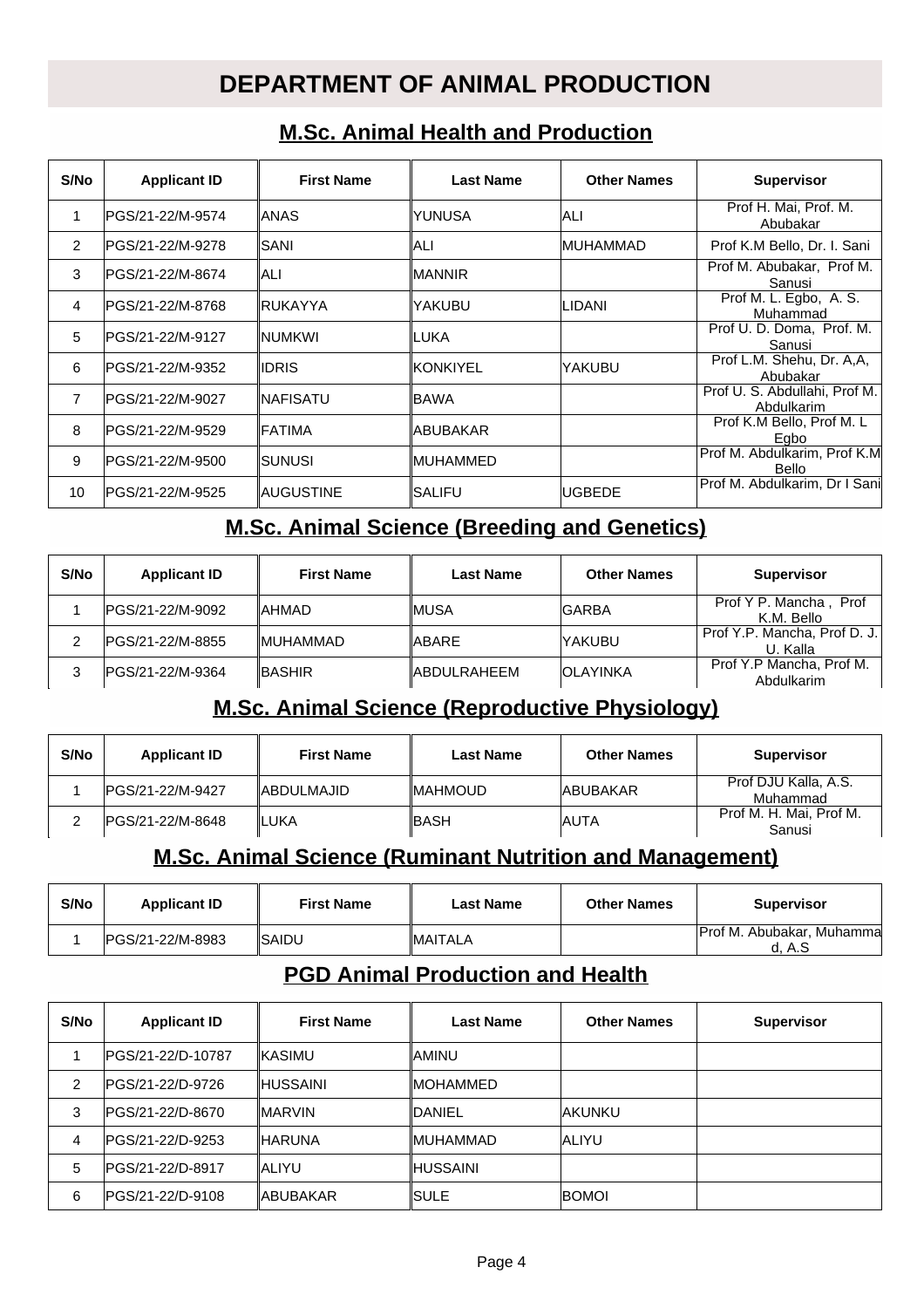|    | lPGS/21-22/D-8734  | lISAAC.          | <b>IBADABO</b>        | <b>IGENZEH</b> |  |
|----|--------------------|------------------|-----------------------|----------------|--|
| 8  | IPGS/21-22/D-10337 | IIJOSEPH         | <b>IDAFAM</b>         | IJULDEP        |  |
| 9  | lPGS/21-22/D-9557  | ISULEIMAN        | <b>IADAMU</b>         |                |  |
| 10 | lPGS/21-22/D-8688  | IABDULLAHI       | <b>IBELLO</b>         |                |  |
| 11 | lPGS/21-22/D-8689  | IJABIRU          | <b>KABIRU</b>         | <b>IGULU</b>   |  |
| 12 | IPGS/21-22/D-9421  | IABDULLAHI       | <b>IADAMU</b>         | <b>JALIYU</b>  |  |
| 13 | lPGS/21-22/D-8927  | ∥HAFSAT          | <b>ALIYU</b>          |                |  |
| 14 | lPGS/21-22/D-9567  | ISADIO           | <b>IBABAJI KAROFI</b> |                |  |
| 15 | IPGS/21-22/D-8669  | <b>IAYOTUNDE</b> | <b>AKINDELE</b>       | <b>HABIB</b>   |  |
| 16 | lPGS/21-22/D-8666  | <b>IIBUKUN</b>   | <b>IOLADELE</b>       | ISUNDAY        |  |

# **Ph.D. Animal Science (Ruminant Nutrition and Management)**

| S/No | <b>Applicant ID</b> | <b>First Name</b> | <b>Last Name</b> | <b>Other Names</b> | <b>Supervisor</b>                                           |
|------|---------------------|-------------------|------------------|--------------------|-------------------------------------------------------------|
|      | IPGS/21-22/P-9022   | 'ISA              | ∥MUSA            | <b>IMABU</b>       | Prof. M. Abubakar, Prof K.M.<br>Bello, Prof. A. S. Muhammad |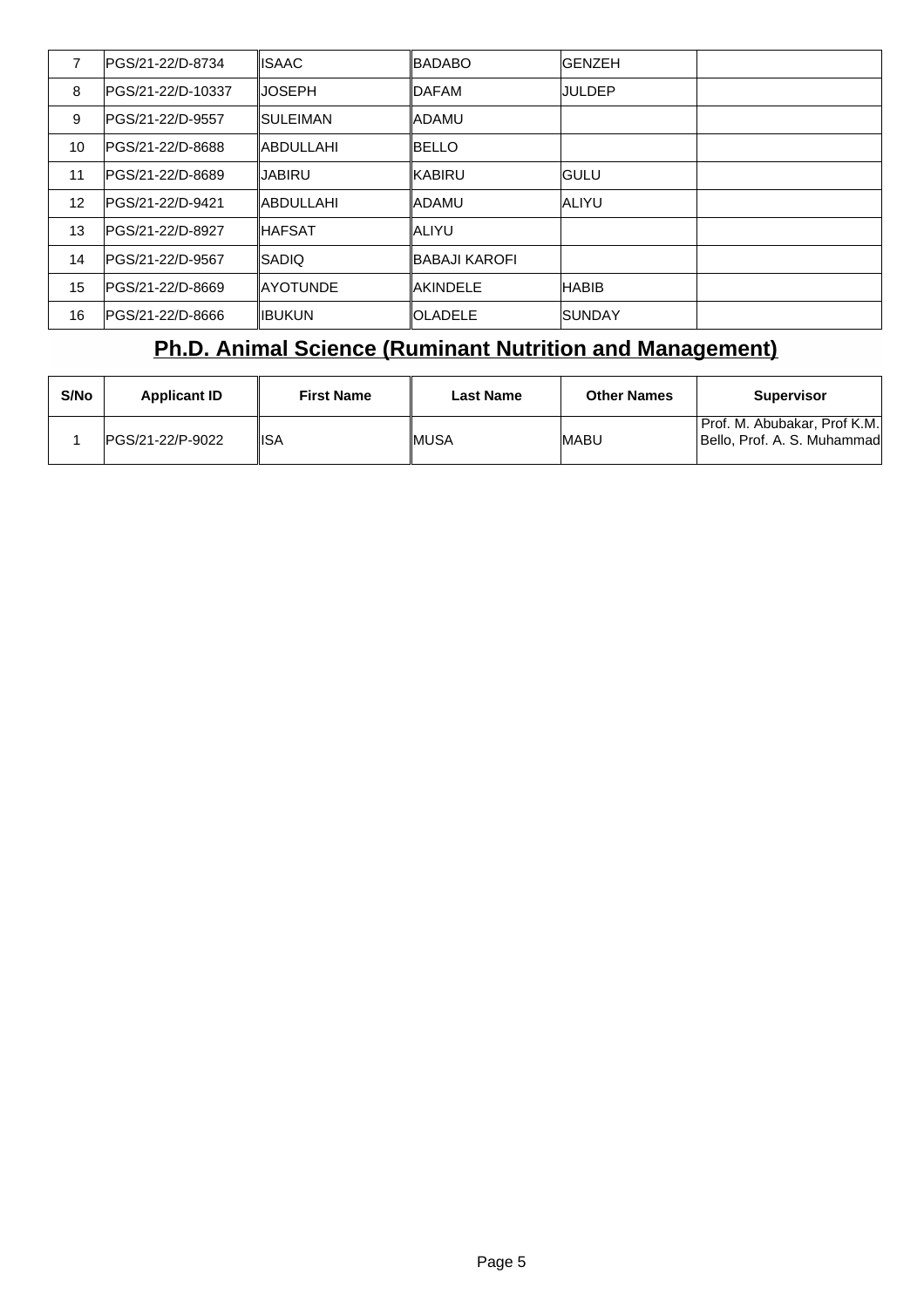## **DEPARTMENT OF CROP PRODUCTION**

## **M.Sc in Agronomy**

| S/No | <b>Applicant ID</b> | <b>First Name</b> | Last Name             | <b>Other Names</b> | <b>Supervisor</b>                              |
|------|---------------------|-------------------|-----------------------|--------------------|------------------------------------------------|
|      | IPGS/21-22/M-9241   | <b>IISHAKU</b>    | <i><b>ISUNDAY</b></i> |                    | Dr. M.U.Sabo (Reader), Dr.<br>Y.M.Shuaibu (L1) |

## **M.Sc in Genetics and Plant Breeding**

| S/No | <b>Applicant ID</b> | <b>First Name</b> | <b>Last Name</b>  | <b>Other Names</b> | <b>Supervisor</b>                      |
|------|---------------------|-------------------|-------------------|--------------------|----------------------------------------|
|      | IPGS/21-22/M-9291   | <b>ABDULRAFIU</b> | <b>ILAWAL</b>     | <b>ABIODUN</b>     | Dr. U.M.Buba (SL) Prof.<br>A.U.Izge    |
|      | IPGS/21-22/M-9320   | <b>IISHAKU</b>    | ISIMON.           |                    | Dr. U.M. Buba (SL), Prof.<br>A.U.Izge, |
|      | IPGS/21-22/M-8761   | IFAITH            | <b>INWACHUKWU</b> |                    | Dr.U.M.Buba (SL), Prof.<br>A.U.Izge    |

## **Ph.D Genetics and plant Breeding**

| S/No | <b>Applicant ID</b> | <b>First Name</b> | Last Name        | <b>Other Names</b> | <b>Supervisor</b>                                      |
|------|---------------------|-------------------|------------------|--------------------|--------------------------------------------------------|
|      | IPGS/21-22/P-8676   | IAMINU            | <b>IKWAJAFFA</b> | <b>IMOHAMMED</b>   | Prof. A.U. Izge, Dr.U.M.<br>Buba (SL), Prof. A.S.Fagam |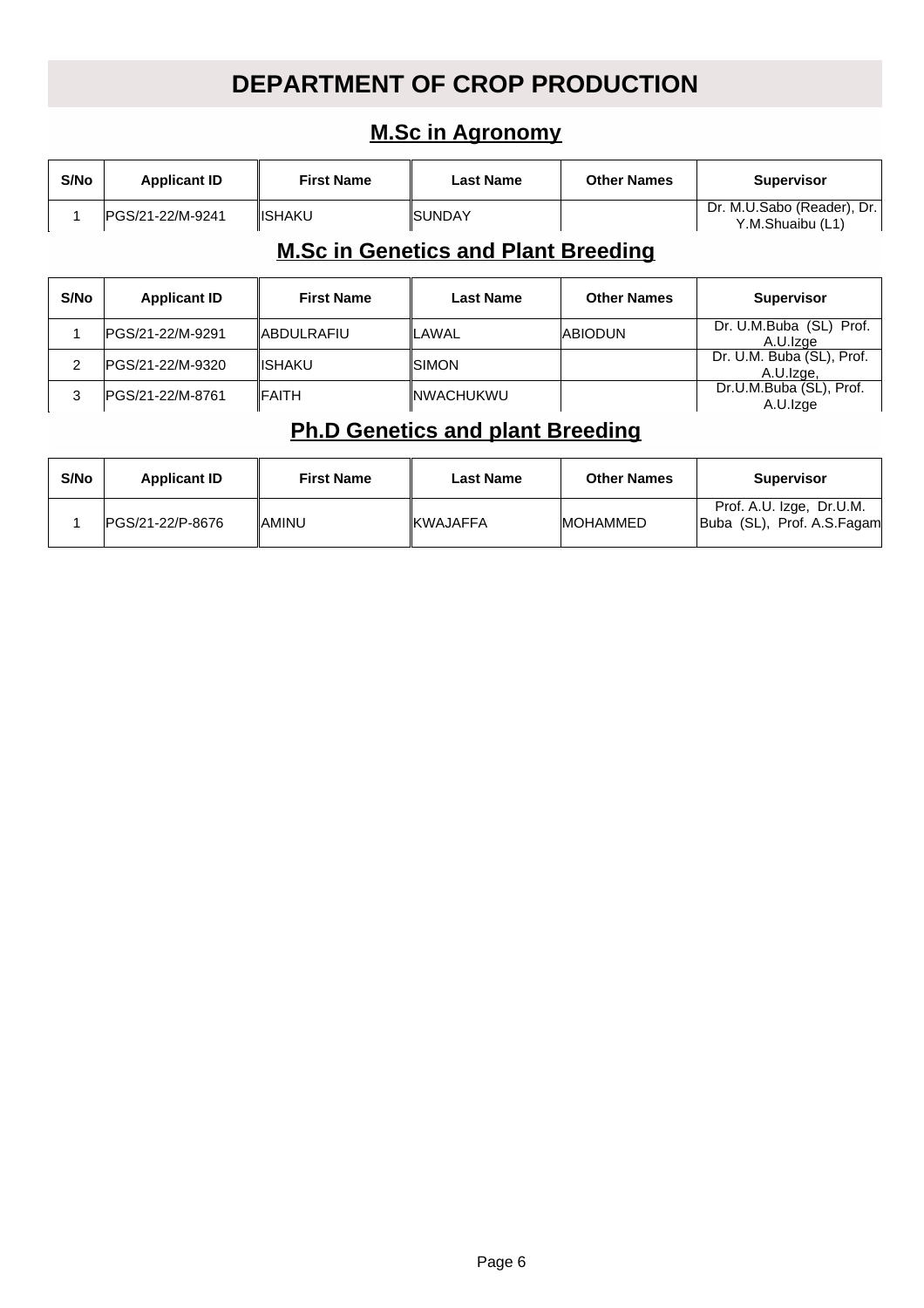# **DEPARTMENT OF SOIL SCIENCE**

## **M.Sc Soil Science**

| S/No | <b>Applicant ID</b> | <b>First Name</b> | <b>Last Name</b> | <b>Other Names</b> | <b>Supervisor</b>                            |
|------|---------------------|-------------------|------------------|--------------------|----------------------------------------------|
|      | IPGS/21-22/M-9013   | <b>IFATIMA</b>    | <b>IIBRAHIM</b>  | <b>ADAMU</b>       | Prof. S. A. Ibrahim and Prof.<br>N. Voncir   |
| 2    | IPGS/21-22/M-9211   | IYUSUF            | <b>IMUHAMMAD</b> | <b>IIBRAHIM</b>    | Prof. G. A. Babaji and Prof.<br>A. M. Hassan |
| 3    | IPGS/21-22/M-9279   | <b>IMUHAMMAD</b>  | <b>IABUBAKAR</b> | <b>JAKUYAM</b>     | Prof. A. A. Amba and Prof.<br>G. A. Babaji   |
| 4    | IPGS/21-22/M-8975   | ∥AHMAD            | ∥ALIYU           | <b>AHMAD</b>       | Prof. A. A. Amba and Prof. S. <br>A. Ibrahim |

## **PGD in Soil Management and Land use Management**

| S/No | <b>Applicant ID</b> | <b>First Name</b> | Last Name | <b>Other Names</b> | <b>Supervisor</b> |
|------|---------------------|-------------------|-----------|--------------------|-------------------|
|      | IPGS/21-22/D-8775   | <b>IMAKMANG</b>   | 'IDIARA   | JOHN               |                   |

## **Ph.D Soil Science (Pedology)**

| S/No | <b>Applicant ID</b> | <b>First Name</b> | <b>Last Name</b> | <b>Other Names</b> | <b>Supervisor</b>                                                 |
|------|---------------------|-------------------|------------------|--------------------|-------------------------------------------------------------------|
|      | IPGS/21-22/P-9268   | <b>IGBONGBO</b>   | ∥HUSSAINI        | <b>IMOHAMMED</b>   | Prof. A. M. Hassan, Prof. N.<br>Voncir and Prof. G. A. Babaji     |
|      | IPGS/21-22/P-9254   | IYOHANNA          | ∥HARUNA          |                    | Prof. N. Voncir, Prof. A. M.<br>Hassan and Prof. S. A.<br>Ibrahim |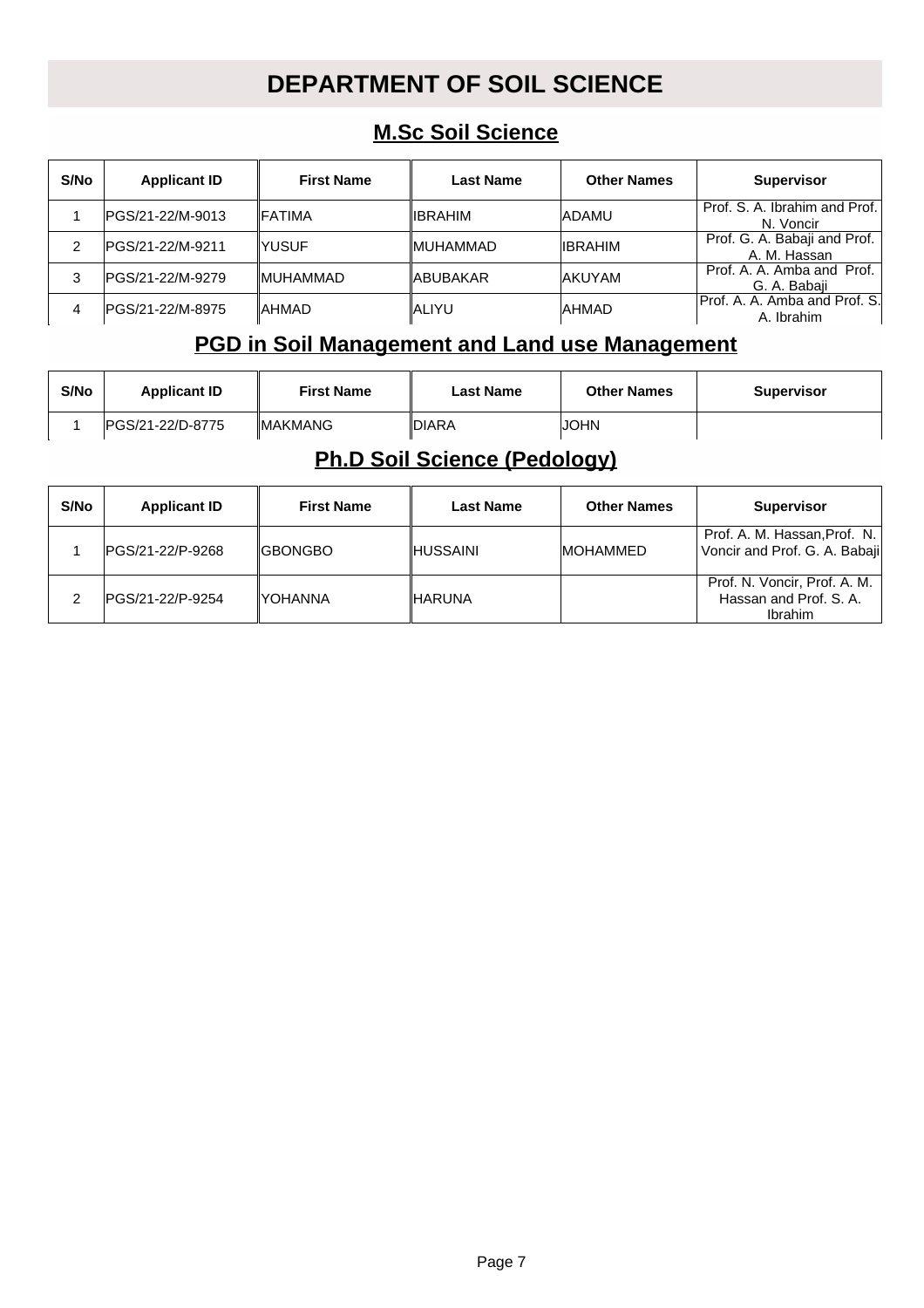# **FACULTY OF ENGINEERING AND ENGINEERING TECHNOLOGY**

## **DEPARTMENT OF AGRICULTURAL AND BIO-RESOURCE ENGINEERING**

#### **M.Eng. Farm Power and Machinery**

| S/No | <b>Applicant ID</b> | <b>First Name</b> | <b>Last Name</b> | <b>Other Names</b> | <b>Supervisor</b>                                   |
|------|---------------------|-------------------|------------------|--------------------|-----------------------------------------------------|
|      | IPGS/21-22/M-8903   | <b>IMUHAMMAD</b>  | <b>UMAR</b>      | <b>JAUWAL</b>      | Prof. Lawan Garba Abubakar<br>and Dr. O. L. Akangbe |
|      | IPGS/21-22/M-9517   | <b>IMUBARAK</b>   | IALIYU           | ISANI              | Dr. Bala Gambo Jahun and<br>Prof. L. G. Abubakar    |

#### **M.Eng. Food Processing and Storage**

| S/No | <b>Applicant ID</b> | <b>First Name</b> | <b>Last Name</b> | <b>Other Names</b> | <b>Supervisor</b>                                     |
|------|---------------------|-------------------|------------------|--------------------|-------------------------------------------------------|
|      | IPGS/21-22/M-9145   | <b>IOJOAJOGWU</b> | <b>IGIDEON</b>   | <b>IADEMU</b>      | Prof Lawan Garba Abubakar<br>and Dr. Bala Gambo Jahun |
|      | IPGS/21-22/M-9035   | <b>IDAVID</b>     | <b>IELIJAH</b>   | KOLAWOLE           | Dr. O. L. Akangbe and Prof.<br>Lawan Abubakar         |

#### **M.Eng. Soil and Water Engineering**

| S/No | <b>Applicant ID</b> | <b>First Name</b> | <b>Last Name</b> | <b>Other Names</b>                 | <b>Supervisor</b>                               |
|------|---------------------|-------------------|------------------|------------------------------------|-------------------------------------------------|
|      | IPGS/21-22/M-9494   | ∥SATMAK           | <b>IDAMWESH</b>  | <b>HABAKKUK</b><br><b>IDAMWESH</b> | l Prof. S. M. Musa and Prof A.I<br>S. Abdullahi |
|      | IPGS/21-22/M-9524   | ⊪IBRAHIM          | ∥ISA             | <b>IKHALIL</b>                     | IDr. A. U. Ibrahim and Prof. A.<br>S. Abdullahi |

#### **PGD in Agricultural Engineering**

| S/No | <b>Applicant ID</b> | <b>First Name</b> | <b>Last Name</b> | <b>Other Names</b> | <b>Supervisor</b> |
|------|---------------------|-------------------|------------------|--------------------|-------------------|
|      | IPGS/21-22/D-9570   | <b>IIBRAHIM</b>   | <b>IMAISULE</b>  | <b>WAMBAI</b>      |                   |
|      | IPGS/21-22/D-8769   | <b>IDENIS</b>     | <b>IDANIEL</b>   |                    |                   |
| 3    | IPGS/21-22/D-9038   | IAMINU            | <b>IHARUNA</b>   |                    |                   |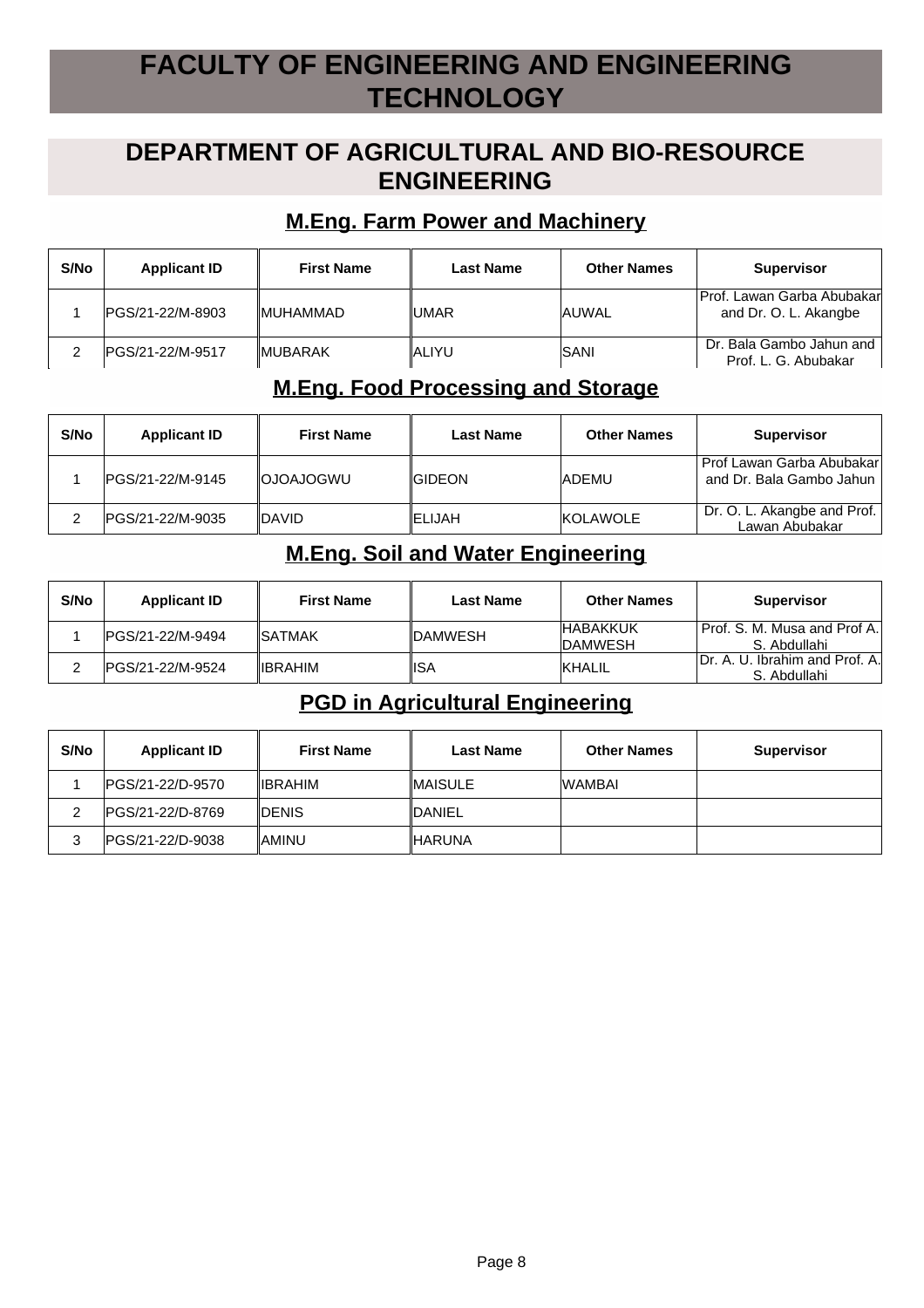# **DEPARTMENT OF MECHANICAL ENGINEERING**

## **M.Eng Mechanical Engineering (Production)**

| S/No | <b>Applicant ID</b> | <b>First Name</b> | Last Name   | <b>Other Names</b> | <b>Supervisor</b>                                                    |
|------|---------------------|-------------------|-------------|--------------------|----------------------------------------------------------------------|
|      | PGS/21-22/M-9386    | ∥SAMUEL           | <b>DADA</b> | laina              | Dr. M. A. Bawa (SL) -<br>Chairman; Dr. A. S. Sadiq<br>(SL) - Member  |
| 2    | PGS/21-22/M-8636    | ∥ADEBO            | ∥ADEOLA     | IOLUWATOSIN        | Prof. A. Tokan - Chairman;<br>Dr. L. N. Abdulkadir (LI) -<br>Member  |
| 3    | IPGS/21-22/M-8829   | IDAUDA            | IDANLADI    |                    | Prof. M. H. Muhammad -<br>Chairman; Dr. B. O. Umaru<br>(LI) - Member |

## **M.Eng. Mechanical Engineering (Power and Process)**

| S/No | <b>Applicant ID</b> | <b>First Name</b> | <b>Last Name</b> | <b>Other Names</b> | <b>Supervisor</b>                                                         |
|------|---------------------|-------------------|------------------|--------------------|---------------------------------------------------------------------------|
|      | lPGS/21-22/M-9307   | <b>IFAROUQ</b>    | ∥MUHAMMAD        | lYAKUBU            | Dr. I. S. Sintali (Reader) -<br>Chairman; Prof. H.<br>Dandakouta - Member |
| 2    | lPGS/21-22/M-9044   | ∥SAFIYANU         | ISULAIMAN        | <b>MAIGARI</b>     | Dr. R. I Ejilah (Reader) -<br>Chairman; Dr. B. A. Gambo<br>(LI) - Member  |
| 3    | IPGS/21-22/M-8617   | <b>IMOHAMMED</b>  | ∥HARUNA          | <b>INAFIU</b>      | Dr. A. M. Abioye (LI) -<br>Chairman; Dr. B. A. Gambo<br>(LI) - Member     |
| 4    | PGS/21-22/M-8711    | <b>IMOHAMMED</b>  | <b>ISAH</b>      | IZIGAU             | Dr. A. M. Abioye (LI) -<br>Chairman; Prof. A. B. Adisa -<br>Member        |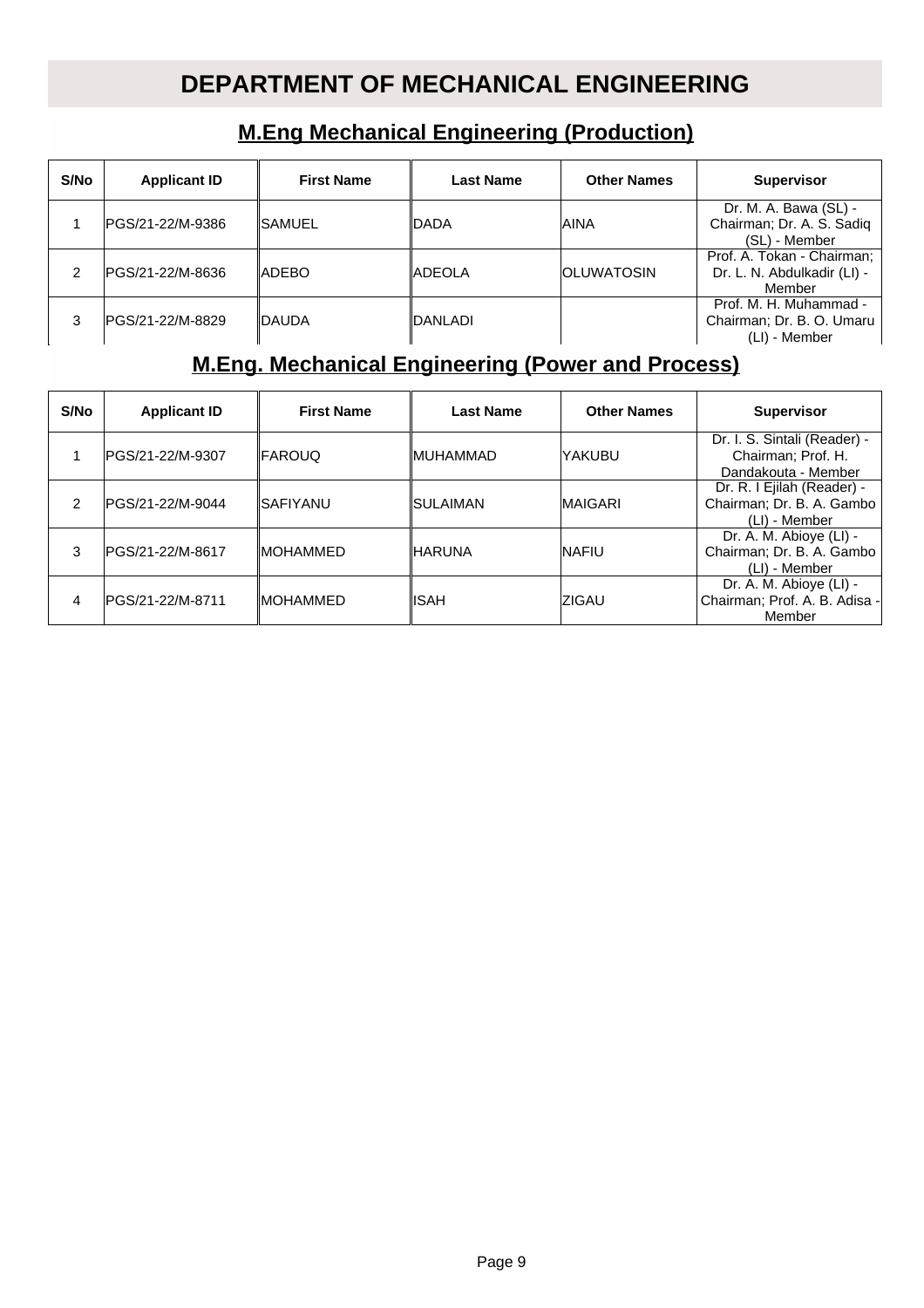| S/No | <b>Applicant ID</b> | <b>First Name</b> | <b>Last Name</b> | <b>Other Names</b> | <b>Supervisor</b> |
|------|---------------------|-------------------|------------------|--------------------|-------------------|
|      | IPGS/21-22/M-9334   | <b>IMOHAMMED</b>  | <b>ISHETTIMA</b> | <b>IGREMA</b>      | Nil               |
|      | IPGS/21-22/M-8640   | <b>IOLUWATOBI</b> | ∥ADU             | <b>SAMUEL</b>      | Nil               |
| 3    | IPGS/21-22/M-8912   | <b>IIBRAHIM</b>   | <b>ABDULLAHI</b> | <b>WALE</b>        | Nil               |

## **M.Eng Machine Design and Mechatronic Engineering**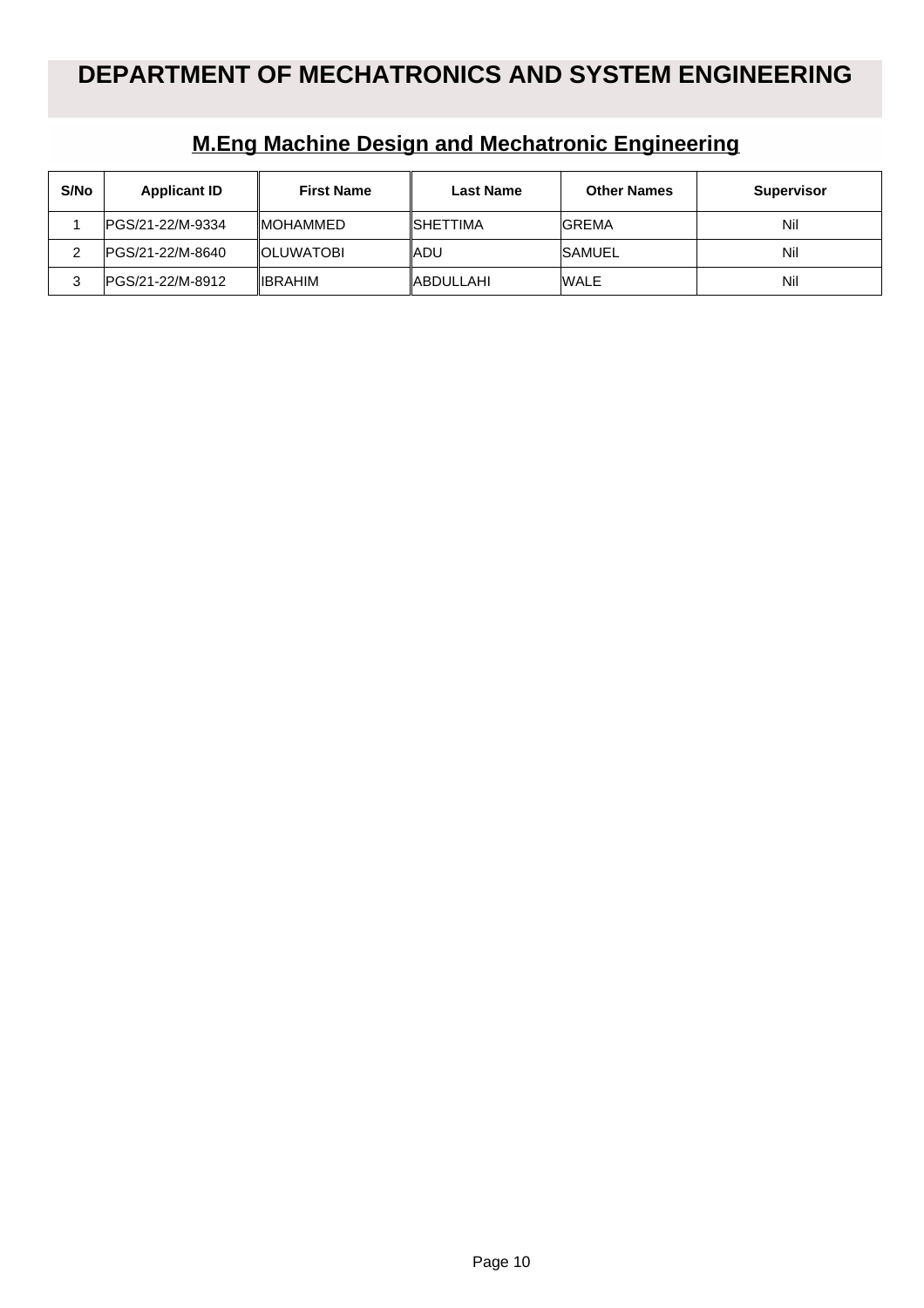# **FACULTY OF ENVIRONMENTAL TECHNOLOGY**

## **DEPARTMENT OF BUILDING TECHNOLOGY**

### **M.Tech Construction Management**

| S/No           | <b>Applicant ID</b> | <b>First Name</b>  | <b>Last Name</b>  | <b>Other Names</b> | <b>Supervisor</b>                                |
|----------------|---------------------|--------------------|-------------------|--------------------|--------------------------------------------------|
| 1              | PGS/21-22/M-9558    | ∣AYUBA             | ∥ADAMU            | <b>JAURO</b>       | Prof. I.Y.Mohammed AND<br>Dr. N. Usman           |
| 2              | PGS/21-22/M-9542    | <b>ABUBAKAR</b>    | <b>HUSSAINI</b>   | <b>GITAL</b>       | Prof. S.U.Kunya AND Dr<br>Jamilu YA'U            |
| 3              | PGS/21-22/M-9137    | <b>JOEL</b>        | <b>SAMUEL</b>     | <b>SAMBO</b>       | Dr. N.USMAN AND Dr.<br><b>ABDULRAHMAN Haruna</b> |
| 4              | PGS/21-22/M-8717    | IAHMADU            | IAMOS             |                    | Dr ABDULRAHMAN Haruna<br>AND Prof. I.Y.MOHAMMED  |
| 5              | PGS/21-22/M-9033    | <b>SABO</b>        | GEORGE            | lyakubu            | Prof. S.U.KUNYA AND Dr A.<br>Haruna              |
| 6              | PGS/21-22/M-9132    | ladamu             | <b>HASSAN</b>     | <b>MUHAMMAD</b>    | Dr. N.USMAN AND Prof.<br>I.Y.MOHAMMED            |
| $\overline{7}$ | PGS/21-22/M-9299    | <b>IUMAR</b>       | WAZIRI            |                    | Dr Jamilu YA'U AND PrOF.<br>I.Y.MOHAMMED         |
| 8              | PGS/21-22/M-9375    | ∥ALIYU             | UMAR              | <b>JARMAI</b>      | Prof. I.Y.MOHAMMED AND<br>Dr A. HARUNA           |
| 9              | PGS/21-22/M-9479    | <b>AHMED</b>       | <b>SARAFADEEN</b> |                    | Dr N.USMAN AND Prof<br>S.U.KUNYA                 |
| 10             | PGS/21-22/M-9283    | <b>ABDULAZEEZ</b>  | ∥ALHASSAN         |                    | Dr A. HARUNA AND Dr<br>Jamilu YA'U               |
| 11             | PGS/21-22/M-9047    | IILIYA             | <b>MOLMELA</b>    | LONDON             | Prof. S.U.KUNYA AND Dr<br>N.USMAN                |
| 12             | PGS/21-22/M-9135    | IMUJAHID           | <b>JIBRIN</b>     |                    | Dr. A. HARUNA AND Prof><br>I.Y.MOHAMMED          |
| 13             | PGS/21-22/M-9498    | ∥ABUBAKAR          | SANI              | <b>AHMED</b>       | Prof. I.Y.MOHAMMED AND<br>Dr A. HARUNA           |
| 14             | PGS/21-22/M-9030    | <b>ABDULMUMINI</b> | IAHMED            |                    | Prof. S.U.KUNYA AND Dr<br>N.USMAN                |
| 15             | PGS/21-22/M-9534    | <b>JUSTUS</b>      | <b>JOEL</b>       | <b>USMAN</b>       | Dr. N.USMAN AND Dr A.<br><b>HARUNA</b>           |
| 16             | PGS/21-22/M-9009    | <b>CALEB</b>       | <b>JOSHUA</b>     | DEDAN              | Prof. I.Y. MOHAMMED AND<br>Dr N.USMAN            |
| 17             | PGS/21-22/M-9130    | BUHARI             | <b>ISA</b>        | <b>UBA</b>         | Dr Jamilu YA'U AND Prof.<br>I.Y. MOHAMMED        |
| 18             | PGS/21-22/M-9007    | <b>IBRAHIM</b>     | DAHIRU            |                    | Prof. S.U.KUNYA AND Dr<br>A.HARUNA               |
| 19             | PGS/21-22/M-8778    | <b>ABUBAKAR</b>    | ∥ALI              | TIFFI              | Dr A.HARUNA AND Prof><br>I.Y.MOHAMMED            |

## **M.Tech Construction Technology**

| S/No           | <b>Applicant ID</b> | <b>First Name</b> | <b>Last Name</b>   | <b>Other Names</b> | <b>Supervisor</b>                          |
|----------------|---------------------|-------------------|--------------------|--------------------|--------------------------------------------|
|                | IPGS/21-22/M-8746   | IUSMAN            | llDI               | <b>MAINA</b>       | DR A. HARUNA AND DR<br>Jamilu YA'U         |
| $\overline{2}$ | IPGS/21-22/M-9351   | <b>IADEKUNLE</b>  | <b>IOGUNKOLADE</b> | <b>IPETER</b>      | Prof> S.U.KUNYA AND Dr<br>Jamilu YA'U      |
| 3              | IPGS/21-22/M-9154   | <b>IMUSA</b>      | ∥ADAMU             | <b>IBELLO</b>      | Prof. I.Y.MOHAMMED AND<br>Dr. A.HARUNA     |
| $\overline{4}$ | IPGS/21-22/M-9308   | <b>IACHENEJE</b>  | <b>IVICTOR</b>     | IENEMAKU           | Dr. Jamilu YA'U AND Dr.A.<br><b>HARUNA</b> |
| 5              | IPGS/21-22/M-9109   | <b>IABDULLAHI</b> | ∥ADAMU             | ALKALI             | Pof. I.Y.MOHAMMED AND<br>Prof. S.U.KUNYA   |
| 6              | IPGS/21-22/M-9337   | <b>ADELOYE</b>    | <b>IEZEKIEL</b>    | IOLUGBENGA         | Prof. S.U.KUNYA AND Dr<br>Jamilu YA'U      |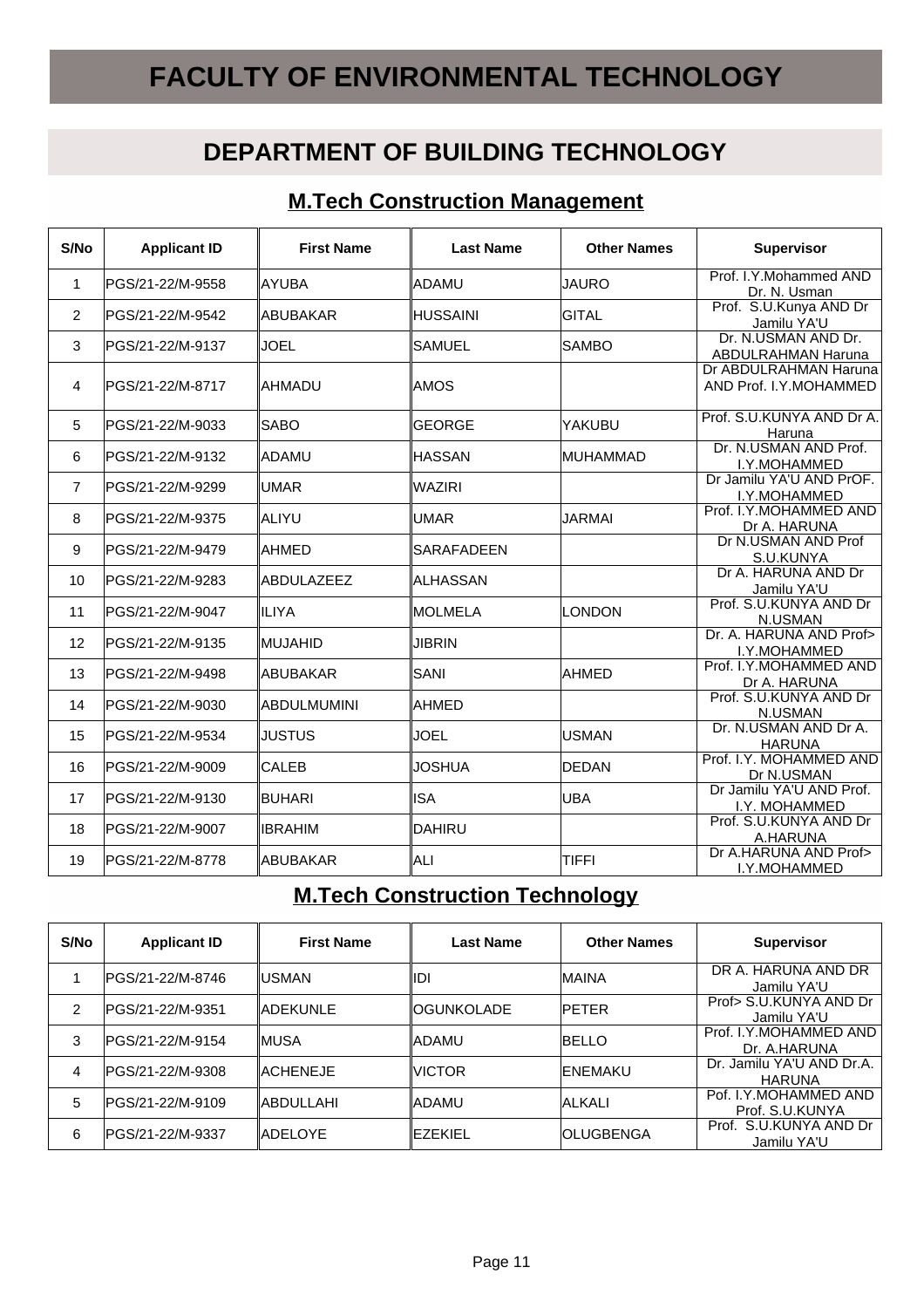# **PGD Construction Management**

| S/No           | <b>Applicant ID</b> | <b>First Name</b> | <b>Last Name</b> | <b>Other Names</b> | <b>Supervisor</b> |
|----------------|---------------------|-------------------|------------------|--------------------|-------------------|
| 1              | PGS/21-22/D-9520    | ∥MAFENG           | GYANG            | <b>DAGET</b>       |                   |
| $\overline{2}$ | PGS/21-22/D-9381    | <b>SANI</b>       | ABUBAKAR         |                    |                   |
| 3              | PGS/21-22/D-9532    | ∣MARK             | <b>OKODO</b>     | <b>BISI</b>        |                   |
| $\overline{4}$ | PGS/21-22/D-8970    | BELLO             | BASHIR           | <b>MUKHTAR</b>     |                   |
| 5              | PGS/21-22/D-9545    | UMAR              | <b>UMAR</b>      | YAHAYA             |                   |
| 6              | PGS/21-22/D-9261    | <b>GOLKUS</b>     | <b>LENGCHIN</b>  | <b>GOTOM</b>       |                   |
| 7              | PGS/21-22/D-8859    | YAKUBU            | <b>HASSAN</b>    |                    |                   |
| 8              | PGS/21-22/D-9004    | <b>MARTINS</b>    | BASHAYI          | <b>BENEDICT</b>    |                   |
| 9              | PGS/21-22/D-9523    | FARUK             | <b>UMAR</b>      | MUHAMMAD           |                   |
| 10             | PGS/21-22/D-8680    | ABDULLAHI         | <b>IDRIS</b>     | MUHAMMAD           |                   |
| 11             | PGS/21-22/D-9335    | ∣KYENIN           | KUMNIYANG        |                    |                   |
| 12             | PGS/21-22/D-9580    | <b>ISUNDAY</b>    | ∥AJAGUNA         |                    |                   |
| 13             | PGS/21-22/D-8943    | ABDULAZIZ         | SULEIMAN         | <b>LIMAN</b>       |                   |
| 14             | PGS/21-22/D-9225    | <b>JUGU</b>       | <b>CHOLLOM</b>   | PAM                |                   |
| 15             | PGS/21-22/D-9178    | MUHAMMAD          | DOGO             | <b>GARBA</b>       |                   |
| 16             | PGS/21-22/D-9346    | <b>PONYAK</b>     | NIMFEL           | <b>CIRMAN</b>      |                   |
| 17             | PGS/21-22/D-8875    | <b>GARBA</b>      | ∥ADAMU           | <b>JALO</b>        |                   |
| 18             | PGS/21-22/D-8620    | OLUWASEGUN        | OlOl             | <b>TEMITOPE</b>    |                   |
| 19             | PGS/21-22/D-9084    | USMAN             | GARBA            | <b>JIBRIN</b>      |                   |
| 20             | PGS/21-22/D-9110    | <b>GOYIT</b>      | NENGAK           | YAKUBU             |                   |
| 21             | PGS/21-22/D-8613    | AHMAD             | <b>LUKMAN</b>    | KARAYE             |                   |
| 22             | PGS/21-22/D-9483    | SANI              | SHITU            |                    |                   |
| 23             | PGS/21-22/D-9380    | <b>HARUNA</b>     | <b>SHITU</b>     | <b>MOHD</b>        |                   |
| 24             | PGS/21-22/D-8743    | ∥MALIK            | ∥KAREEM          | <b>OMOTOSHO</b>    |                   |
| 25             | PGS/21-22/D-8777    | <b>TASLEEM</b>    | SANI             |                    |                   |
| 26             | PGS/21-22/D-8856    | ∥ABBA             | USMAN            | <b>LIMA</b>        |                   |
| 27             | PGS/21-22/D-9485    | <b>NATHANIEL</b>  | SAMUEL           |                    |                   |
| 28             | PGS/21-22/D-8817    | IIBRAHIM          | ALIYU            | YA'U               |                   |

## **Ph.D Construction Management**

| S/No | <b>Applicant ID</b> | <b>First Name</b> | Last Name       | <b>Other Names</b> | <b>Supervisor</b> |
|------|---------------------|-------------------|-----------------|--------------------|-------------------|
|      | IPGS/21-22/P-10893  | IYUSUF            | <b>IISHAKU</b>  | <b>JALIYU</b>      |                   |
| _    | IPGS/21-22/P-10892  | IYUSUF            | <b>IYOHANNA</b> | <b>BALAMI</b>      |                   |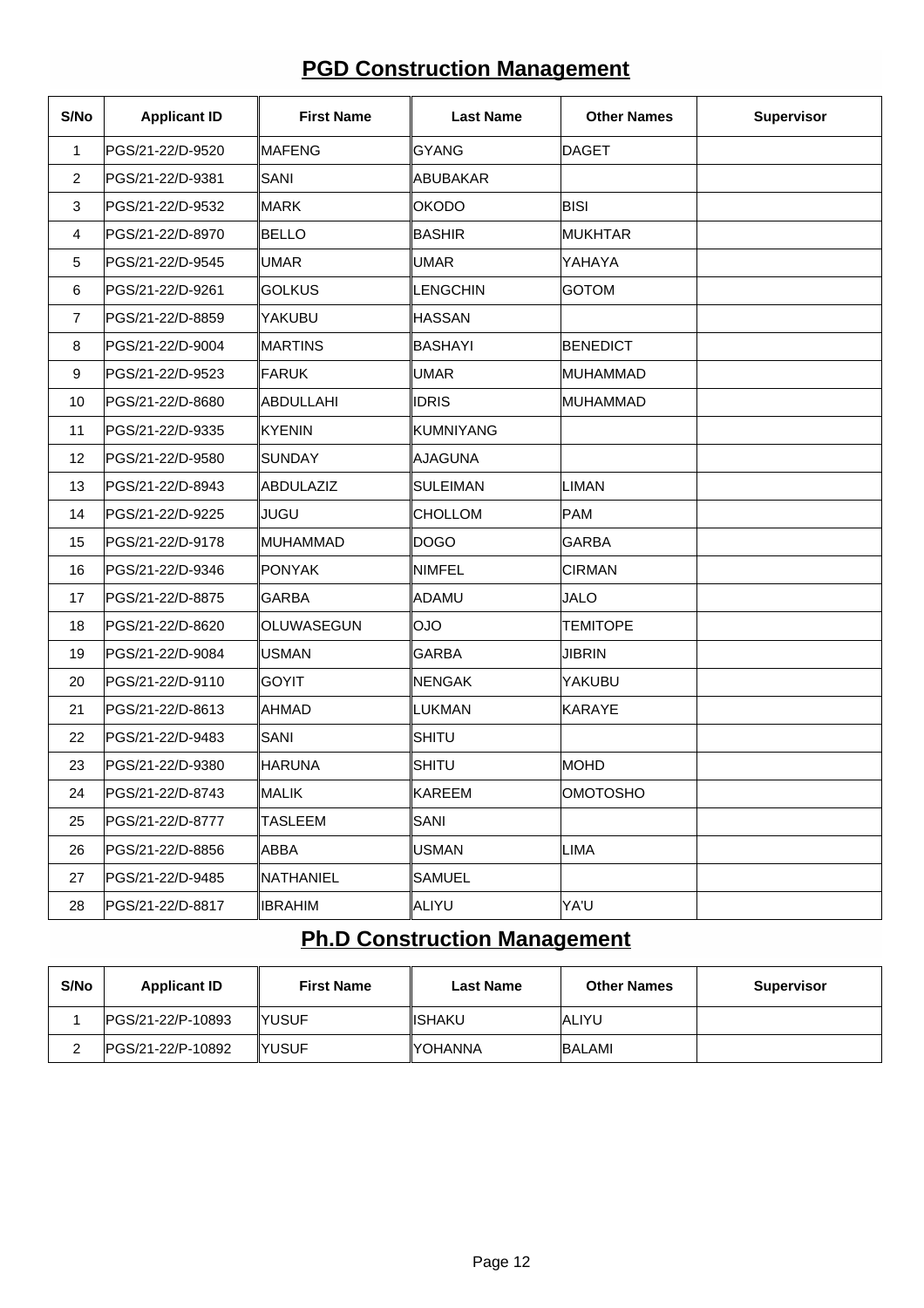| S/No           | <b>Applicant ID</b> | <b>First Name</b> | <b>Last Name</b> | <b>Other Names</b> | <b>Supervisor</b> |
|----------------|---------------------|-------------------|------------------|--------------------|-------------------|
| $\mathbf 1$    | PGS/21-22/M-9282    | <b>UMAR</b>       | ADO              | DATTI              |                   |
| 2              | PGS/21-22/M-8792    | IABRAHAM          | <b>ABDULLAHI</b> | <b>INONO</b>       |                   |
| 3              | PGS/21-22/M-9349    | <b>IMOHAMMED</b>  | <b>SAKBURKYA</b> |                    |                   |
| $\overline{4}$ | PGS/21-22/M-9068    | <b>SIRAJO</b>     | LAWAL            | <b>MUHAMMAD</b>    |                   |
| 5              | PGS/21-22/M-9264    | IKHADIJAH         | YAHAYA           | JAURO              |                   |
| 6              | PGS/21-22/M-9353    | SADIQ             | AHMAD            | <b>IMUSTAPHA</b>   |                   |
| $\overline{7}$ | PGS/21-22/M-9233    | laudu             | <b>ISHAQ</b>     |                    |                   |
| 8              | PGS/21-22/M-8977    | <b>IHADIZA</b>    | <b>MUHAMMAD</b>  |                    |                   |
| 9              | IPGS/21-22/M-8833   | IMUS'AB           | ADAMU            | <b>IDOKORO</b>     |                   |
| 10             | PGS/21-22/M-9336    | lAHMED            | <b>GIDADO</b>    | <b>IMUBARAK</b>    |                   |
| 11             | PGS/21-22/M-9080    | <b>YUSUF</b>      | MOHAMMED LAWAL   |                    |                   |
| 12             | PGS/21-22/M-9248    | <b>SALIM</b>      | ABDULLAHI        |                    |                   |
| 13             | PGS/21-22/M-8719    | <b>NATHANIEL</b>  | <b>AREWA</b>     | ZAKKA              |                   |
| 14             | PGS/21-22/M-8878    | <b>ANDA</b>       | <b>ANEBE</b>     | IEMMANUEL          |                   |
| 15             | PGS/21-22/M-9052    | <b>IUSMAN</b>     | <b>UMAR</b>      | lalhaji            |                   |
| 16             | PGS/21-22/M-9226    | <b>FATIMA</b>     | MUHAMMAD         | <b>KABIR</b>       |                   |

### **M.Tech In Environmental Management Technology**

## **PGD In Environment and Development**

| S/No | <b>Applicant ID</b> | <b>First Name</b> | Last Name      | <b>Other Names</b> | Supervisor |
|------|---------------------|-------------------|----------------|--------------------|------------|
|      | IPGS/21-22/D-8911   | <b>IZAKARI</b>    | <b>IZAKARI</b> | IAMINU             |            |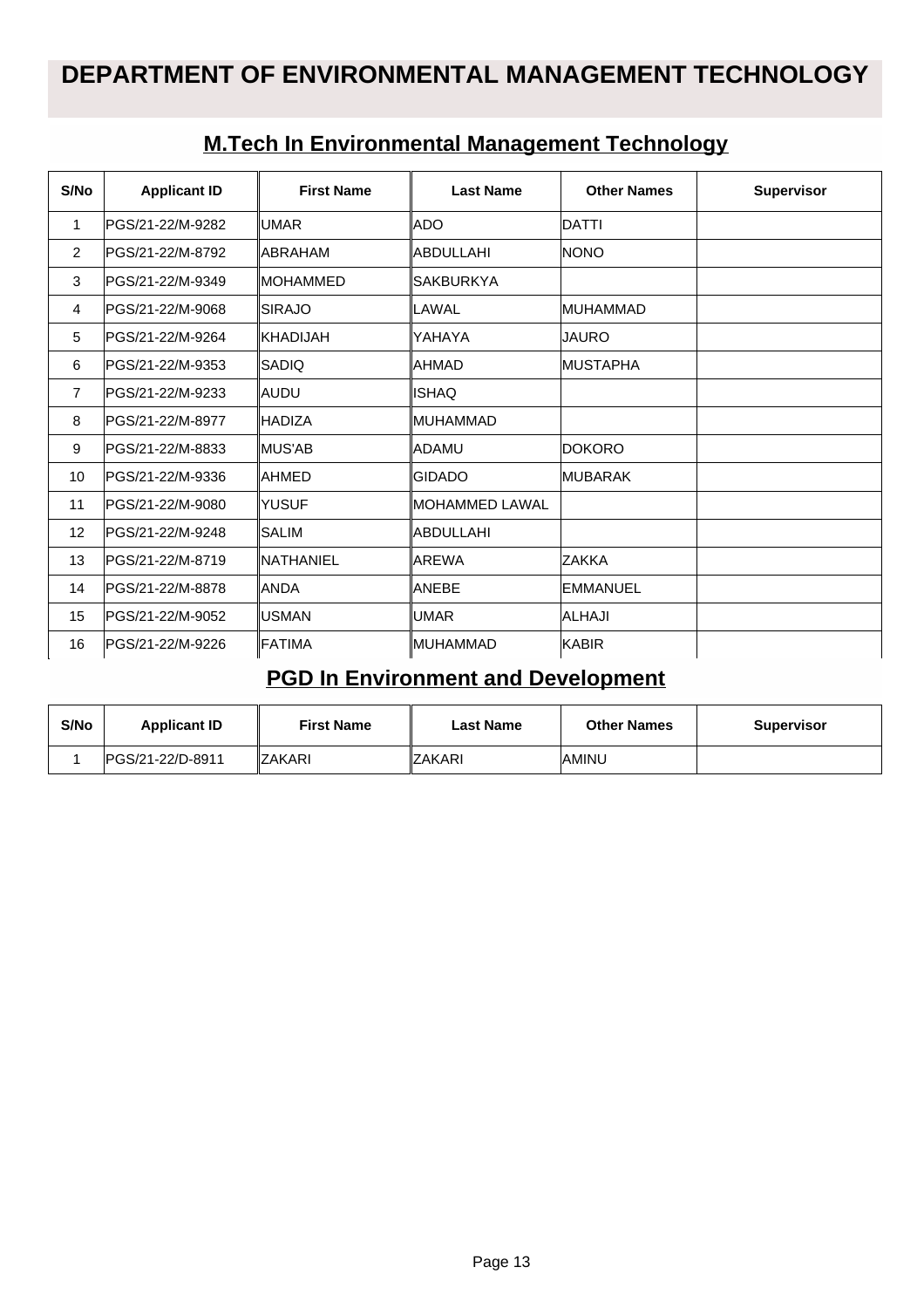## **DEPARTMENT OF SURVEYING AND GEOINFORMATICS**

### **M Tech Surveying and Geoinformatics (Geodesy and Geodynamics)**

| S/No | <b>Applicant ID</b> | First Name    | Last Name   | <b>Other Names</b> | <b>Supervisor</b> |
|------|---------------------|---------------|-------------|--------------------|-------------------|
|      | IPGS/21-22/M-8997   | <b>IMOSES</b> | <b>JOEL</b> | <b>IADAMS</b>      |                   |

#### **M Tech Surveying and Geoinformatics (Land Information System)**

| S/No | <b>Applicant ID</b> | <b>First Name</b> | Last Name     | <b>Other Names</b> | <b>Supervisor</b> |
|------|---------------------|-------------------|---------------|--------------------|-------------------|
|      | IPGS/21-22/M-9057   | <b>IPAUL</b>      | <b>IBAREM</b> | <b>IBAKO</b>       |                   |

#### **M.Tech Surveying and Geoinformatics (Remote Sensing and GIS)**

| S/No           | <b>Applicant ID</b> | <b>First Name</b>    | <b>Last Name</b>     | <b>Other Names</b> | <b>Supervisor</b> |
|----------------|---------------------|----------------------|----------------------|--------------------|-------------------|
|                | PGS/21-22/M-9402    | <b>ABBA</b>          | ∥HARUNA              |                    |                   |
| $\overline{2}$ | PGS/21-22/M-9555    | <b>IIBRAHIM</b>      | IAHMED               |                    |                   |
| 3              | IPGS/21-22/M-8715   | <b>IZAHARADEEN</b>   | <b>IADAMU</b>        |                    |                   |
| 4              | IPGS/21-22/M-8830   | <b>IABDULLAHI</b>    | lyakubu              |                    |                   |
| 5              | IPGS/21-22/M-9078   | <i><b>ISA'ID</b></i> | ∥ARDO                | <b>IUSMAN</b>      |                   |
| 6              | PGS/21-22/M-9514    | <b>ALIO</b>          | <i><b>ISALAO</b></i> | <b>ABOUBACAR</b>   |                   |
| ⇁              | IPGS/21-22/M-9089   | <b>IAHMAD</b>        | <b>IABUBAKAR</b>     | <b>IAHMAD</b>      |                   |

### **PGD Surveying and Geoinformatics**

| S/No | <b>Applicant ID</b>      | <b>First Name</b>   | <b>Last Name</b> | <b>Other Names</b> | <b>Supervisor</b> |
|------|--------------------------|---------------------|------------------|--------------------|-------------------|
|      | <b>IPGS/21-22/D-9424</b> | YAHAYA              | ∥ADAMU           |                    |                   |
| 2    | PGS/21-22/D-9296         | <b>ISOLOMON</b>     | <b>IAZAGUN</b>   | <b>ANDUH</b>       |                   |
| 3    | IPGS/21-22/D-8825        | <b>ICHRISTOPHER</b> | <b>IRAMBONG</b>  | <b>INANSOK</b>     |                   |
| 4    | IPGS/21-22/M-9341        | <b>IMUHAMMED</b>    | <b>IABUBAKAR</b> | IALHAJI            |                   |
| 5    | IPGS/21-22/D-8727        | ITITUS              | <b>IMEDUGU</b>   | IAI FXANDER        |                   |

#### **PhD Surveying and Geoinformatics**

| S/No | <b>Applicant ID</b> | <b>First Name</b> | <b>Last Name</b> | <b>Other Names</b> | <b>Supervisor</b>                                                                             |
|------|---------------------|-------------------|------------------|--------------------|-----------------------------------------------------------------------------------------------|
|      | IPGS/21-22/P-8913   | ITAIWO            | <b>IOLATUNJI</b> | <b>QUDUS</b>       | Dr. M. A. Modibbo<br>(Chairman), Dr. M. A.<br>Shuaibu (Member), Prof. K.<br>F. Aleem (Member) |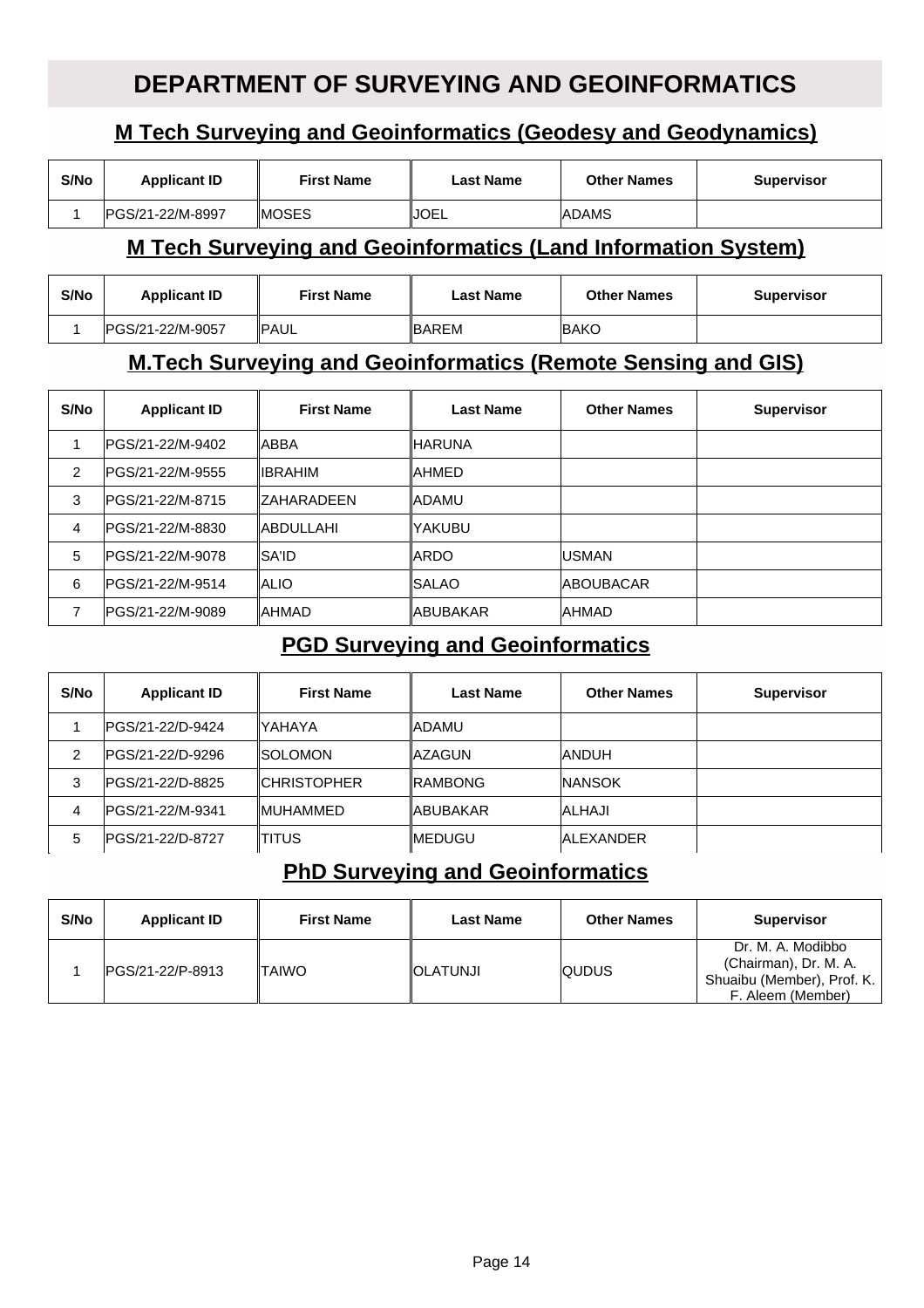# **FACULTY OF MANAGEMENT SCIENCES**

## **DEPARTMENT OF MANAGEMENT AND INFORMATION TECHNOLOGY**

#### **M.Sc. Management**

| S/No | <b>Applicant ID</b> | <b>First Name</b> | Last Name | <b>Other Names</b> | <b>Supervisor</b>                               |
|------|---------------------|-------------------|-----------|--------------------|-------------------------------------------------|
|      | IPGS/21-22/M-9420   | <b>IRAHINAT</b>   | ∥SAID     | <b>HASSAN</b>      | Dr. Umar Muazu (SL) & Dr.  <br>M.J. Mallo (SL). |

#### **M.Sc. Management Information Technology**

| S/No           | <b>Applicant ID</b> | <b>First Name</b> | Last Name | <b>Other Names</b> | <b>Supervisor</b>                               |
|----------------|---------------------|-------------------|-----------|--------------------|-------------------------------------------------|
|                | IPGS/21-22/M-9001   | <b>VICTOR</b>     | ∥ELIAS    | <b>ANIKWEZE</b>    | Dr. K.I Musa (SL) & Dr. T.<br>Abubakar (Reader) |
| $\overline{2}$ | IPGS/21-22/M-8902   | <b>INURUDEEN</b>  | ∥AKINDELE | IILIASU            | Dr. A.Y Gital (SL) & Dr. Umar<br>Mua'zu (SL)    |
| 3              | IPGS/21-22/M-9288   | IUSMAN            | ∥USMAN    | <b>ABBA</b>        | Dr. K.I Musa (SL) & Dr. Umar<br>Usman (Reader)  |
| 4              | IPGS/21-22/M-8735   | YUNUSA            | IISAH     | <b>IUMAR</b>       | Dr. K.I. Musa (SL) & Dr.<br>Umar usman (SL)     |
| 5              | IPGS/21-22/M-9220   | <b>IKHALID</b>    | ISALAM    | <b>IOLADAPO</b>    | Professor Aminu Ahmad, Dr.<br>K.I Musa (SL)     |
| 6              | IPGS/21-22/M-9237   | ∥SHAMSUDDEEN      | ∥NURU     |                    | Professor A.Y Dutse, Dr. A.Y<br>Gital (SL)      |
|                | IPGS/21-22/M-9297   | ∥ABUBAKAR         | ∥ADAMU    | <b>IMUHAMMAD</b>   | Dr. K.I. Musa (SL) & Dr.<br>Mua'zu Umar (SL)    |
| 8              | lPGS/21-22/M-9175   | IUSMAN            | ∥UMAR     | <b>BABAJI</b>      | Professor A.Y. Dutse, & Dr.<br>K.I. Musa (SL)   |

#### **Master of Health Management**

| S/No           | <b>Applicant ID</b> | <b>First Name</b> | <b>Last Name</b> | <b>Other Names</b>  | <b>Supervisor</b> |
|----------------|---------------------|-------------------|------------------|---------------------|-------------------|
| 1              | PGS/21-22/M-8862    | IMANKAT           | <b>MANGNI</b>    | <b>MOSES</b>        | $\blacksquare$    |
| $\overline{2}$ | PGS/21-22/M-8921    | <b>IMUHAMMAD</b>  | <b>ABBAS</b>     | AUWAL               | ×,                |
| 3              | PGS/21-22/M-8892    | <b>IEMEKA</b>     | <b>AKPUOGWU</b>  | <b>VALENTINE</b>    | ×,                |
| $\overline{4}$ | PGS/21-22/M-9094    | ISAMUEL           | WINKLE           | <b>TIMOTHY</b>      | ×,                |
| 5              | PGS/21-22/M-8873    | <b>GOSELLE</b>    | NANSEL           | <b>EMMANUEL</b>     | ×,                |
| 6              | PGS/21-22/M-8990    | IALTI             | JOSEPH           |                     | ٠                 |
| $\overline{7}$ | IPGS/21-22/M-8632   | ISULAIMAN         | <b>IMOHAMMED</b> | <b>MELE</b>         |                   |
| 8              | PGS/21-22/M-8958    | INANJUL           | LAR              | <b>VYAPBONG</b>     | $\blacksquare$    |
| 9              | PGS/21-22/M-8622    | <b>ALFRED</b>     | PATIENCE         |                     | $\blacksquare$    |
| 10             | PGS/21-22/M-8686    | IAMINA            | ABUBAKAR         | <b>SADIQ</b>        | $\blacksquare$    |
| 11             | PGS/21-22/M-8860    | <b>IFATIMA</b>    | <b>MANU</b>      | ALHAJI              |                   |
| 12             | PGS/21-22/M-9271    | ∥HANNATU          | ICHIROMA         | ABDU                | ×,                |
| 13             | PGS/21-22/M-8741    | Idon              | IMANGA           | PAM                 |                   |
| 14             | PGS/21-22/M-8668    | <b>OLABISI</b>    | <b>OGUNLEYE</b>  | <b>OLUWAGBEMIGA</b> | ×,                |
| 15             | PGS/21-22/M-9036    | ∥PRIESTLY         | <b>ADARA</b>     | <b>DANJUMA</b>      | ٠                 |
| 16             | IPGS/21-22/M-9131   | ICECILIA          | <b>BAHAGO</b>    |                     |                   |
| 17             | PGS/21-22/M-8939    | IRAHILA           | <b>DANIEL</b>    |                     |                   |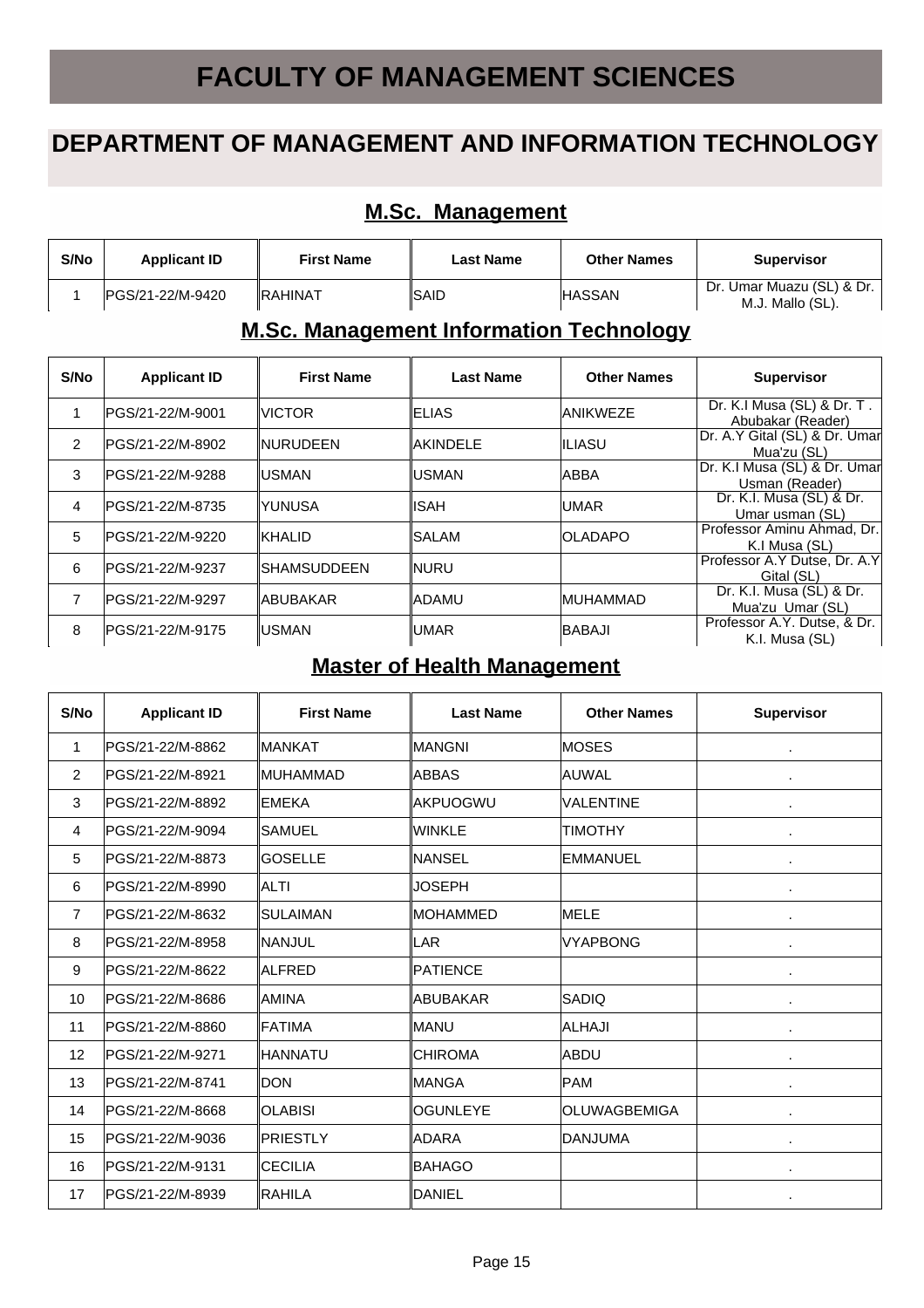| 18 | PGS/21-22/M-9020  | <b>INASIRU</b>   | FAKAI         | SAÁDU            | ٠       |
|----|-------------------|------------------|---------------|------------------|---------|
| 19 | IPGS/21-22/M-9151 | <b>IMUSA</b>     | INABABA       |                  | ٠       |
| 20 | IPGS/21-22/M-9097 | <b>IKAUNA</b>    | IJAMES        | <b>DINDA</b>     |         |
| 21 | PGS/21-22/M-8747  | <b>IMUHAMMAD</b> | <b>BASHAR</b> | <b>IMUHAMMAD</b> | ٠       |
| 22 | PGS/21-22/M-8722  | <b>IRHODA</b>    | <b>PETER</b>  | <b>JAYOKS</b>    | ٠       |
| 23 | IPGS/21-22/M-8982 | <b>IMABE</b>     | IDAUDA        | <b>WAZIRI</b>    | ٠       |
| 24 | IPGS/21-22/M-8756 | <b>IESTHER</b>   | IAKUSUK       | IJOSEPH          | $\cdot$ |
| 25 | PGS/21-22/M-8644  | IJIBRIN          | IUSMAN        |                  | ٠       |
| 26 | IPGS/21-22/M-9149 | <b>IPATRICIA</b> | ∥LOKRIT       |                  | ٠       |
| 27 | IPGS/21-22/M-9095 | ∥RACHAEL         | ∥MICHAEL      | <b>IMU'AZU</b>   | ٠       |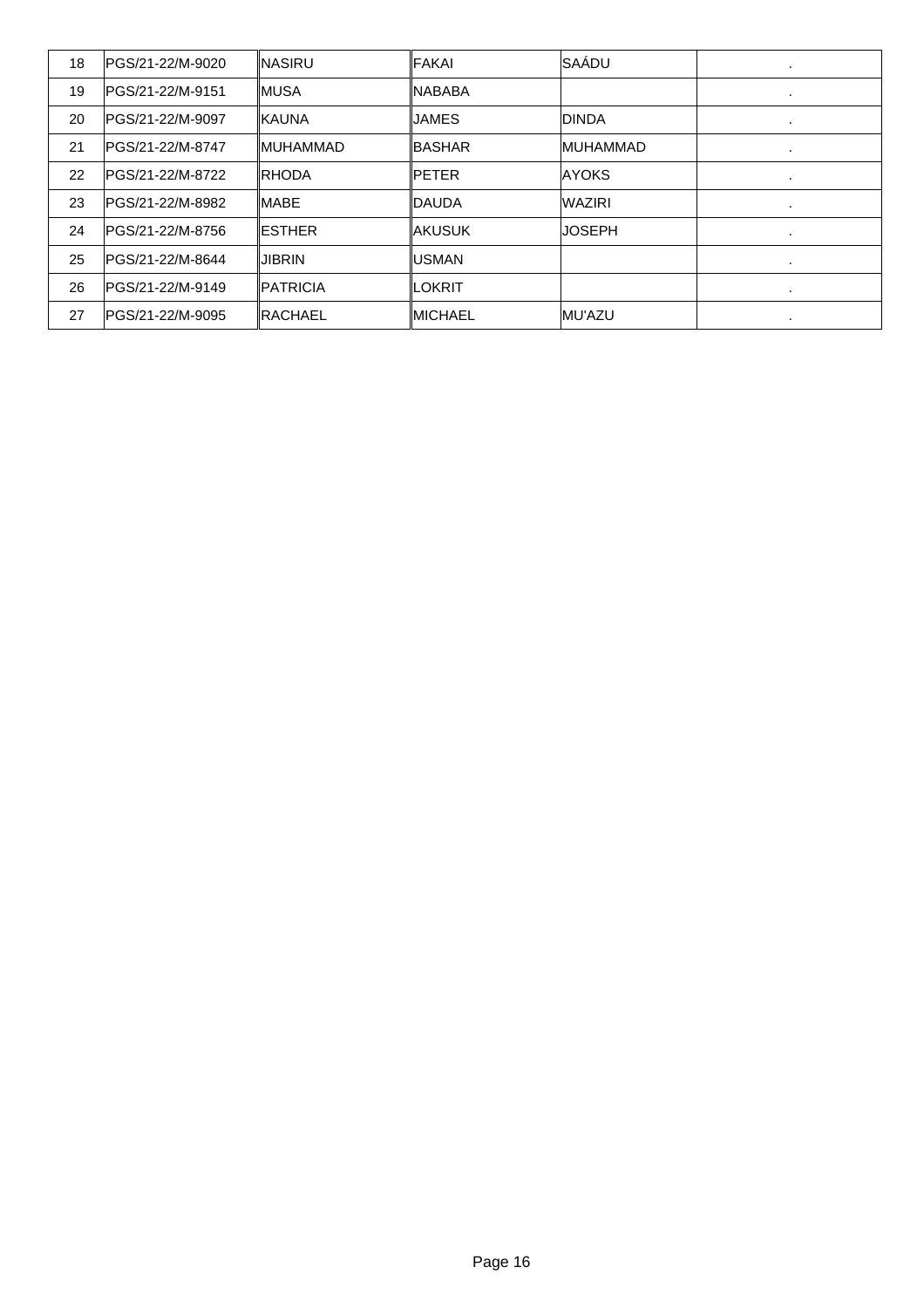# **FACULTY OF SCIENCE**

## **DEPARTMENT OF CHEMISTRY**

### **M.Sc Analytical Chemistry**

| S/No | <b>Applicant ID</b> | <b>First Name</b> | <b>Last Name</b> | <b>Other Names</b> | <b>Supervisor</b>                                              |
|------|---------------------|-------------------|------------------|--------------------|----------------------------------------------------------------|
|      | lPGS/21-22/M-8896   | ∥ABUBAKAR         | ∥BALA            | <b>ISADIQ</b>      | Musa                                                           |
| 2    | lPGS/21-22/M-9016   | ∥MOHAMMED         | <b>TALBA</b>     | <b>BALA</b>        | Dr.A.M.Shibdawa (Reader)<br>,Dr.D.A.Ajiya (Lecturer I)         |
| 3    | IPGS/21-22/M-8945   | IKOBBE            | ∥AMINA           | lISA               | Dr.U.F. Hassan (Reader), Dr. <br>Nasiruddeen Baba (Reader)     |
| 4    | IPGS/21-22/M-8931   | <b>ITAJUDDEEN</b> | IUSMAN           |                    | Prof. D.E.A.Boryo<br>Dr. Hannatu<br>2)<br>Akannag (Lecturer 1) |
| 5    | lPGS/21-22/M-9011   | <b>IDEDAH</b>     | IJOHN            |                    | Dr. U.F. Hassan<br>(Reader), Prof. H.M. Adamu                  |

## **M.Sc Inorganic Chemistry**

| S/No | <b>Applicant ID</b> | <b>First Name</b> | <b>Last Name</b> | <b>Other Names</b> | <b>Supervisor</b>                                                   |
|------|---------------------|-------------------|------------------|--------------------|---------------------------------------------------------------------|
|      | PGS/21-22/M-8724    | <b>KINGSLEY</b>   | ILINUS           | <b>ICHIBUEZE</b>   | Dr.A.A. Mahmoud (Senior<br>Lecturer), Dr. D.A.Ajiya<br>(Lecturer I) |
| 2    | PGS/21-22/M-8788    | ∥IBRAHIM          | ∥ILIYAS          | <b>IMUSA</b>       | Dr.A.A. Mahmoud (Senior<br>Lecturer), Prof.H.M. Adamu               |
| 3    | IPGS/21-22/M-8857   | ∥WUSHIBA          | <b>GORIP</b>     | <b>HABILA</b>      | Dr.A.A. Mahmoud (Senior<br>Lecturer), ProfDEA Boryo                 |

#### **M.Sc Organic Chemistry**

| S/No | <b>Applicant ID</b> | <b>First Name</b> | <b>Last Name</b> | <b>Other Names</b> | <b>Supervisor</b>                            |
|------|---------------------|-------------------|------------------|--------------------|----------------------------------------------|
|      | IPGS/21-22/M-9327   | <b>IBARISUKA</b>  | INFFBFF          | <b>BURABARI</b>    | Prof. H.M. Adamu, Prof. DEA<br><b>Borvo</b>  |
| 2    | IPGS/21-22/M-9173   | IAISHATU          | <b>IILIYASU</b>  | <b>ADAMU</b>       | Prof. H.M.Adamu, Prof A.M.<br><b>KOLO</b>    |
| 3    | IPGS/21-22/M-9556   | IJAMES.           | ∥DANGA           |                    | Prof I.Y. Chindo, Dr U.F.<br>Hassan (Reader) |
| 4    | IPGS/21-22/M-9061   | <b>IBAMAIYI</b>   | ∥ANZAKU          | <b>BAKO</b>        | Prof.I.Y. Chindo, Prof.<br>A.M.Kolo          |

## **M.Sc Polymer Chemistry**

| S/No | <b>Applicant ID</b> | <b>First Name</b> | <b>Last Name</b> | <b>Other Names</b> | <b>Supervisor</b>                             |
|------|---------------------|-------------------|------------------|--------------------|-----------------------------------------------|
|      | IPGS/21-22/M-9428   | <b>IABUBAKAR</b>  | <b>IIBRAHIM</b>  |                    | Prof DEA Boryo Dr. D.A.Ajiya<br>(Lecturer II) |
|      | IPGS/21-22/M-8820   | <b>IMUBARAK</b>   | ∥ABDULKADIR      |                    | Prof. D.E.A.Boryo, Prof.<br>I.H.Garba         |

## **PGD Industrial Chemistry**

| S/No | <b>Applicant ID</b> | <b>First Name</b> | Last Name     | <b>Other Names</b> | <b>Supervisor</b> |
|------|---------------------|-------------------|---------------|--------------------|-------------------|
|      | IPGS/21-22/D-10532  | <b>ABDULLAHI</b>  | <b>IUSMAN</b> |                    |                   |